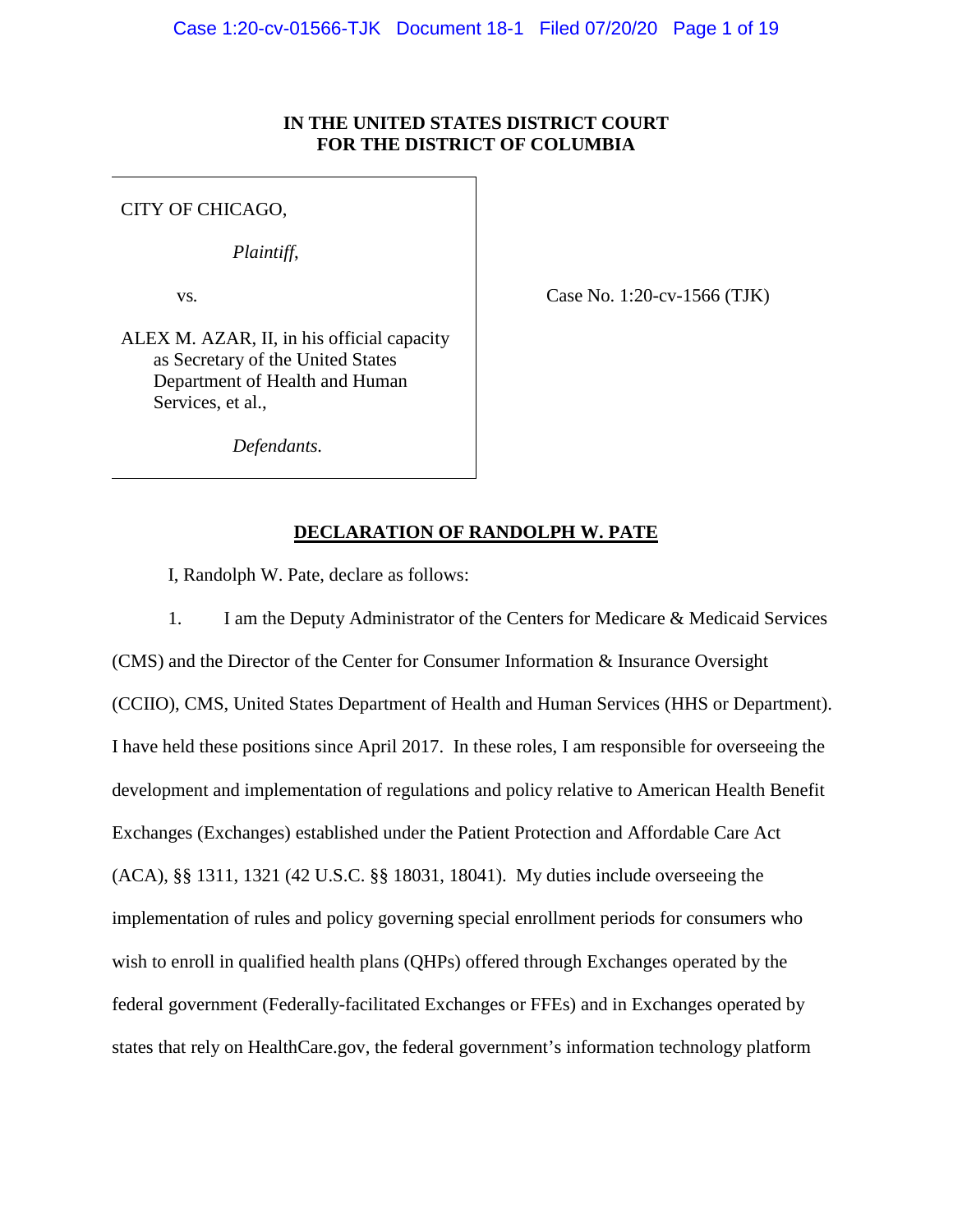#### Case 1:20-cv-01566-TJK Document 18-1 Filed 07/20/20 Page 2 of 19

that supports Exchange eligibility and enrollment activities (State-based Exchanges on the Federal Platform or SBE-FPs).

2. The statements made in this declaration are based on my personal knowledge, information contained in agency files, and information furnished to me in the course of my official duties.

3. Generally speaking, the ACA allows a qualified individual to enroll in individual market coverage only during an annual Open Enrollment Period (OEP) or a special enrollment period (SEP) for which an individual qualifies. The purpose of restricting enrollment in this manner is to accommodate two provisions central to the ACA: guaranteed issue and community rating. The ACA's guaranteed issue provision requires issuers of individual market plans to provide coverage to all consumers, regardless of health status, age, gender, or other factors that might predict the use of health services. The ACA's community rating provision limits the factors issuers may use to set premium levels for individual consumers; for example, health status is not included as an allowable rating factor. Together, these provisions require issuers to sell individual market health coverage to any consumer seeking coverage and prohibits them from charging a higher premium based on consumer health status. Instead, issuers must price based on the expected health of the overall risk pool.

4. If enrollment were not limited to annual and special enrollment periods, but instead people were allowed to enroll at any time during the year, the operation of the ACA's guaranteed issue and community rating requirements would allow people to wait until they get sick to purchase insurance, a phenomenon generally known in the insurance industry as adverse selection. Over time, this type of adverse selection would increase the expected risk of the insured pool and would force issuers to raise their premiums to account for the higher risk. This,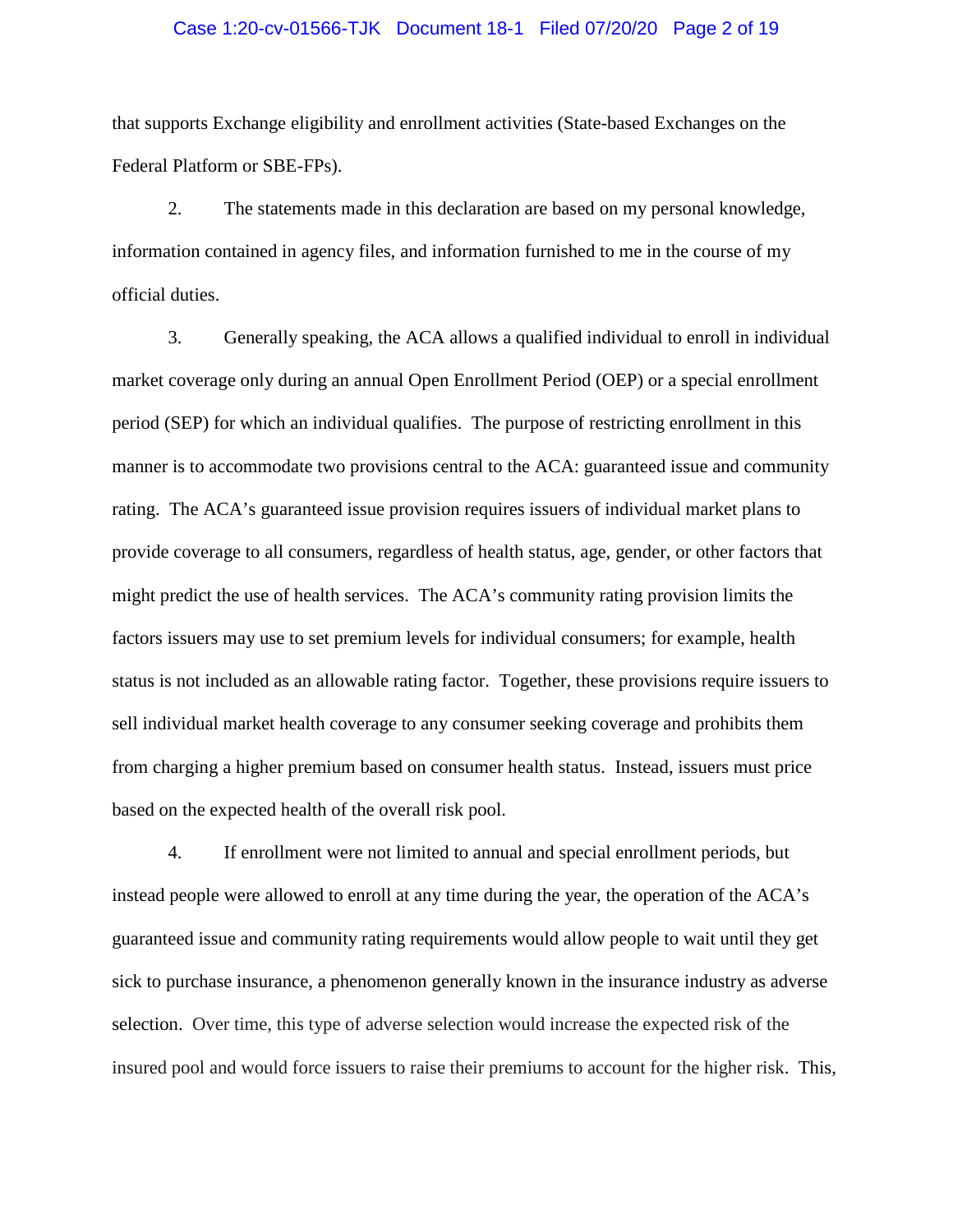#### Case 1:20-cv-01566-TJK Document 18-1 Filed 07/20/20 Page 3 of 19

in turn, would result in more adverse selection as healthier people opted not to buy coverage until they needed care. As the American Academy of Actuaries has explained, "[a]dverse selection increases premiums for everyone in a health insurance plan or market because it results in a pool of enrollees with higher-than-average health care costs . . . [and] is a byproduct of a voluntary health insurance market in which people can choose whether and when to purchase insurance coverage, depending in part on how their anticipated health care needs compare with the insurance premium charged." American Academy of Actuaries, *Risk Pooling: How Health Insurance in the Individual Market Works,* at 1 (July 2017), *available at*

https://www.actuary.org/sites/default/files/files/publications/RiskPoolingFAQ071417.pdf.

Accordingly, if adverse selection were allowed to continue unchecked, the premiums issuers would need to charge to cover the costs for the higher risk would rise to unaffordable levels, and the market would then no longer be viable. Accordingly, the ACA's guaranteed issue and community rating requirements together create a need to prevent adverse selection and protect the risk pool. By preventing people from enrolling in the middle of the year except for certain, limited reasons, the statutory annual OEP and special enrollment periods are key provisions designed to mitigate adverse selection. *See* ACA § 1311(c)(6) (42 U.S.C. § 18031(c)(6)).

5. The importance of preventing adverse selection and maintaining affordable premiums became evident when enrollment of individuals who did not qualify for the ACA's premium tax credits (and therefore paid the full cost of the premium) dropped by 2.5 million people (a 40 percent drop nationally) over a two-year period from 2016 to 2018. CMS, *Trends in Subsidized and Unsubsidized Enrollment*, at 1 (August 12, 2019), *available at*  https://www.cms.gov/CCIIO/Resources/Forms-Reports-and-Other-

Resources/Downloads/Trends-Subsidized-Unsubsidized-Enrollment-BY17-18.pdf. During this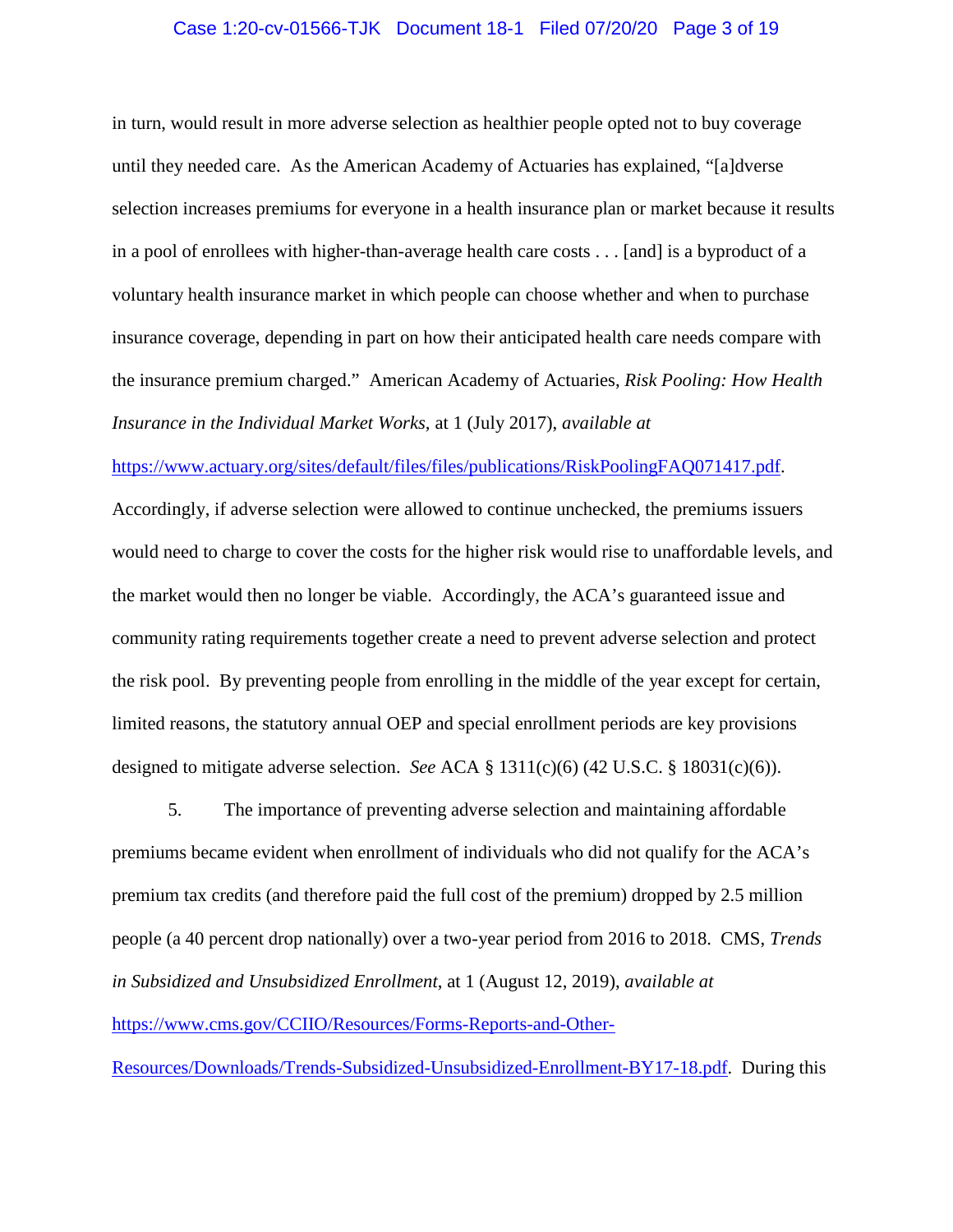#### Case 1:20-cv-01566-TJK Document 18-1 Filed 07/20/20 Page 4 of 19

time, consumers paying the highest out-of-pocket premiums began dropping their health insurance coverage; as a result, the nationwide average premiums per member per month increased by about 21 percent in 2017. As stated in a July 2019 report issued by CMS, "[w]hile the magnitude of the increase varied significantly across states, those with larger increases in average premiums tended to experience larger declines in enrollment in 2017." CMS, *Summary Report on Permanent Risk Adjustment Transfers for the 2017 Benefit Year*, at 5 (July 9, 2018), *available at* https://downloads.cms.gov/cciio/Summary-Report-Risk-Adjustment-2017.pdf. These trends continued in 2018 and show the strong correlation between declining enrollment and rising premiums. CMS, *Summary Report on Permanent Risk Adjustment Transfers for the 2018 Benefit Year*, at 6 (June 28, 2019), *available at* https://www.cms.gov/CCIIO/Programs-and-Initiatives/Premium-Stabilization-Programs/Downloads/Summary-Report-Risk-Adjustment-2018.pdf.

6. To mitigate adverse selection, the Exchanges offer special enrollment periods only to qualified individuals or enrollees who experience specified qualifying life events outside the annual OEP. *See* 45 C.F.R. § 155.420(d). Special enrollment periods exist to ensure that people who lose health coverage during the year (for example, through non-voluntary loss of minimum essential coverage provided through an employer), or who experience other qualifying events such as marriage or the birth or adoption of a child, have the opportunity to enroll in new coverage or make changes to their existing coverage. While the annual open enrollment period allows previously uninsured individuals to enroll in new coverage, special enrollment periods are intended, in part, to promote continuous enrollment in health coverage during the plan year by allowing those who were previously enrolled in a health plan to obtain new coverage without experiencing a lapse or gap in coverage. *See* 82 Fed. Reg. 10,980, 10,984 (Feb. 17, 2017)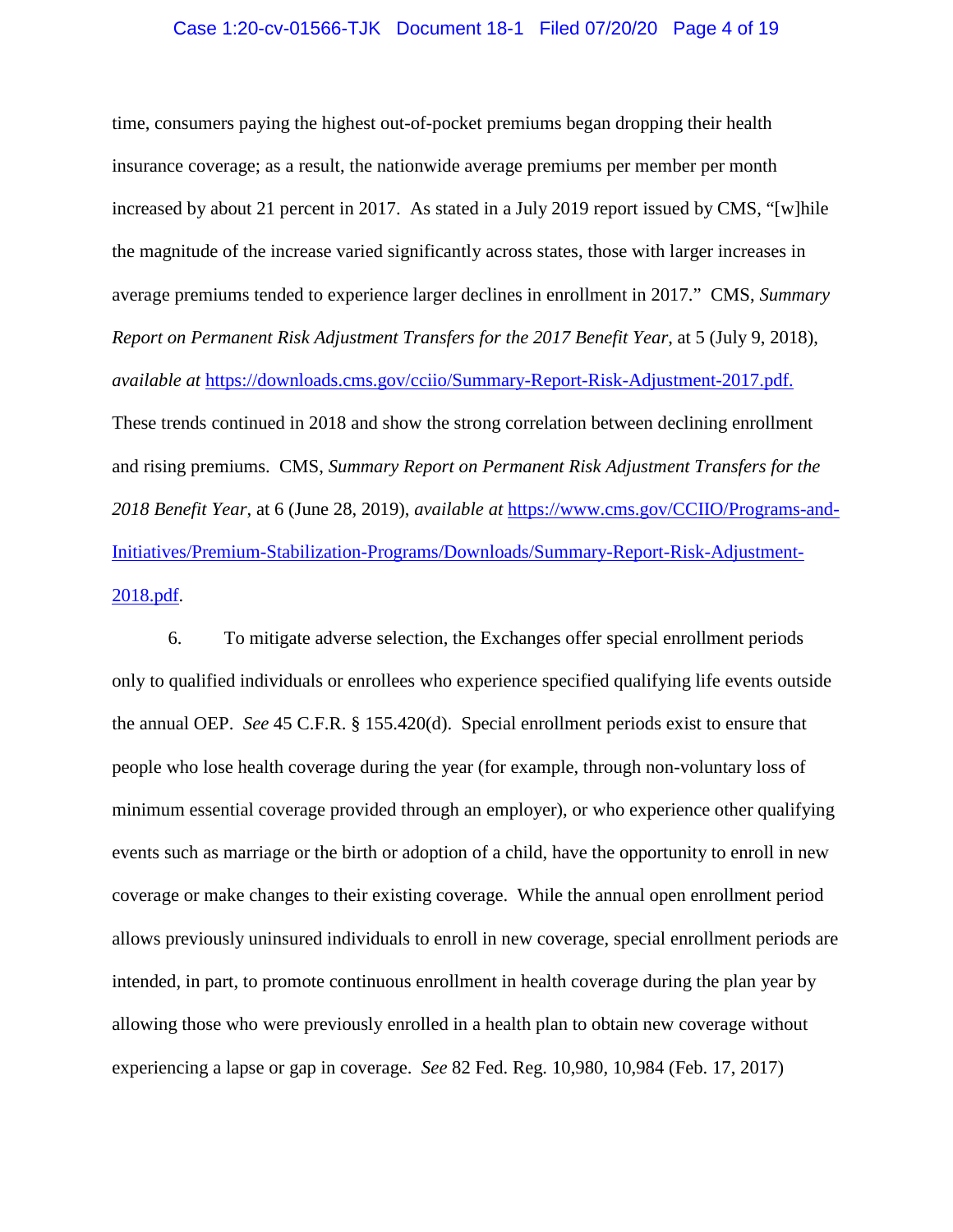#### Case 1:20-cv-01566-TJK Document 18-1 Filed 07/20/20 Page 5 of 19

(proposed rule). Recognizing the important role enrollment periods play in mitigating adverse selection and market stability, CMS issued the Market Stabilization Rule in 2017 to increase the incentives for individuals to maintain enrollment in health coverage and decrease the incentives for individuals to enroll only after they discover they require medical services. 82 Fed. Reg. 18,346 (April 14, 2017). The rule required individuals to enroll in coverage prior to the beginning of the plan year. *Id*. The rule also increased pre-enrollment verification of SEP eligibility in response to concerns from issuers about potential misuse and abuse of SEPs to enroll in coverage after individuals realize they will need medical services. *Id.*

7. There are 14 different categories of triggering events for special enrollment periods, including, for example, loss of minimum essential coverage (such as might occur through job loss), gaining or becoming a dependent, new eligibility for enrollment, new eligibility of an enrollee for premium tax credits, error or misconduct by HHS, contract violations by a health plan, moving to a location where new QHPs become available, gaining status as an Indian, domestic abuse, and a material error in purchasing. 45 C.F.R. § 155.420(d). Beyond these specifically described events, the regulations provide for a triggering event when "[t]he qualified individual or enrollee, or his or her dependent, demonstrates to the Exchange, in accordance with guidelines issued by HHS, that the individual meets other exceptional circumstances as the Exchange may provide." *Id.* § 155.420(d)(9). As the Department explained when codifying § 155.420(d)(9), this special enrollment period for exceptional circumstances is intended to address exceptional circumstances that would impede an individual's ability to enroll in QHP coverage on a timely basis, through no fault of her own. *See* 76 Fed. Reg. 41,866, 41,884 (July 15, 2011) (proposed rule).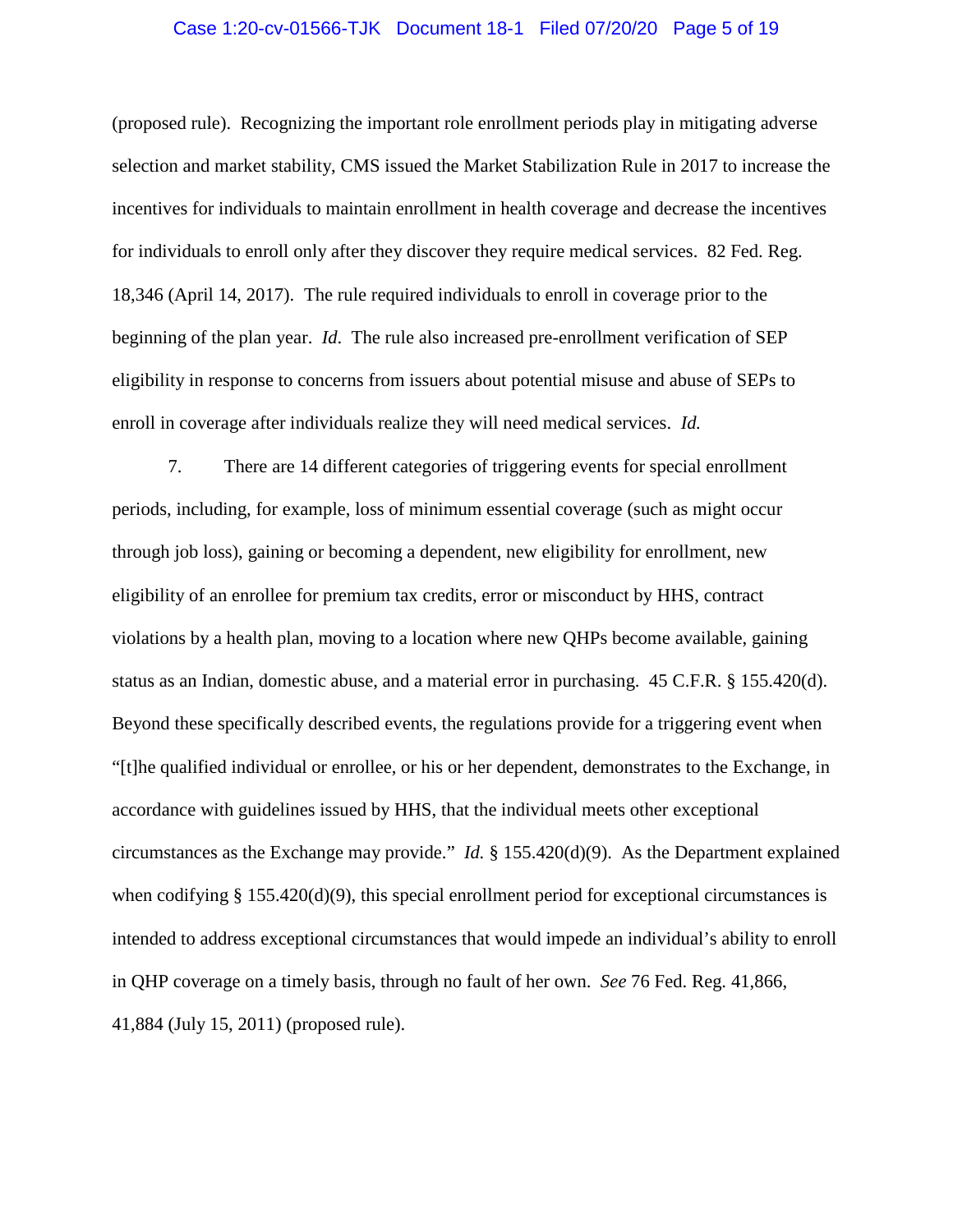#### Case 1:20-cv-01566-TJK Document 18-1 Filed 07/20/20 Page 6 of 19

8. In March 2020, the Department began considering whether to offer an exceptional circumstances SEP under 45 C.F.R. § 155.420(d)(9) due to the COVID-19 public health emergency (COVID-19 SEP) to allow enrollment in QHPs through the FFEs and SBE-FPs. As of the date of this declaration, there are 13 State-based Exchanges and six SBE-FPs while residents in 32 states use an FFE. Illinois has not established a State-based Exchange. From that time through the present, the Department received input from multiple stakeholders about this issue, including the governor and attorney general of Illinois. *See* AR 0956-0959, 0994-0995 1006-1010. To the extent issuers offered support for a COVID-19 SEP, this support was largely contingent on the COVID-19 SEP being coupled with risk mitigation funding. *See*, e.g., BlueCross BlueShield Association, Regulatory Recommendations Related to COVID-19, March 25, 2019. AR 0906.

9. Opening up a COVID-19 SEP would substantially loosen the protections the existing SEP policy provides for the individual market risk pool provided through the statute and subsequent regulatory actions and potentially increase adverse selection in market. Such a special enrollment period would reflect an entirely new approach to administering special enrollment periods under the ACA by allowing any individual to access the special enrollment period as an exceptional circumstance regardless of their individual circumstances. Furthermore, this new application of an exceptional circumstance special enrollment period would be introduced during the middle of a plan year and, in effect, change the market rules for issuers mid-stream.

10. The Department is not offering a COVID-19 exceptional circumstances SEP at this time for uninsured individuals who did not timely enroll during the previous Open Enrollment Period, as it has communicated to state officials who have inquired. While granting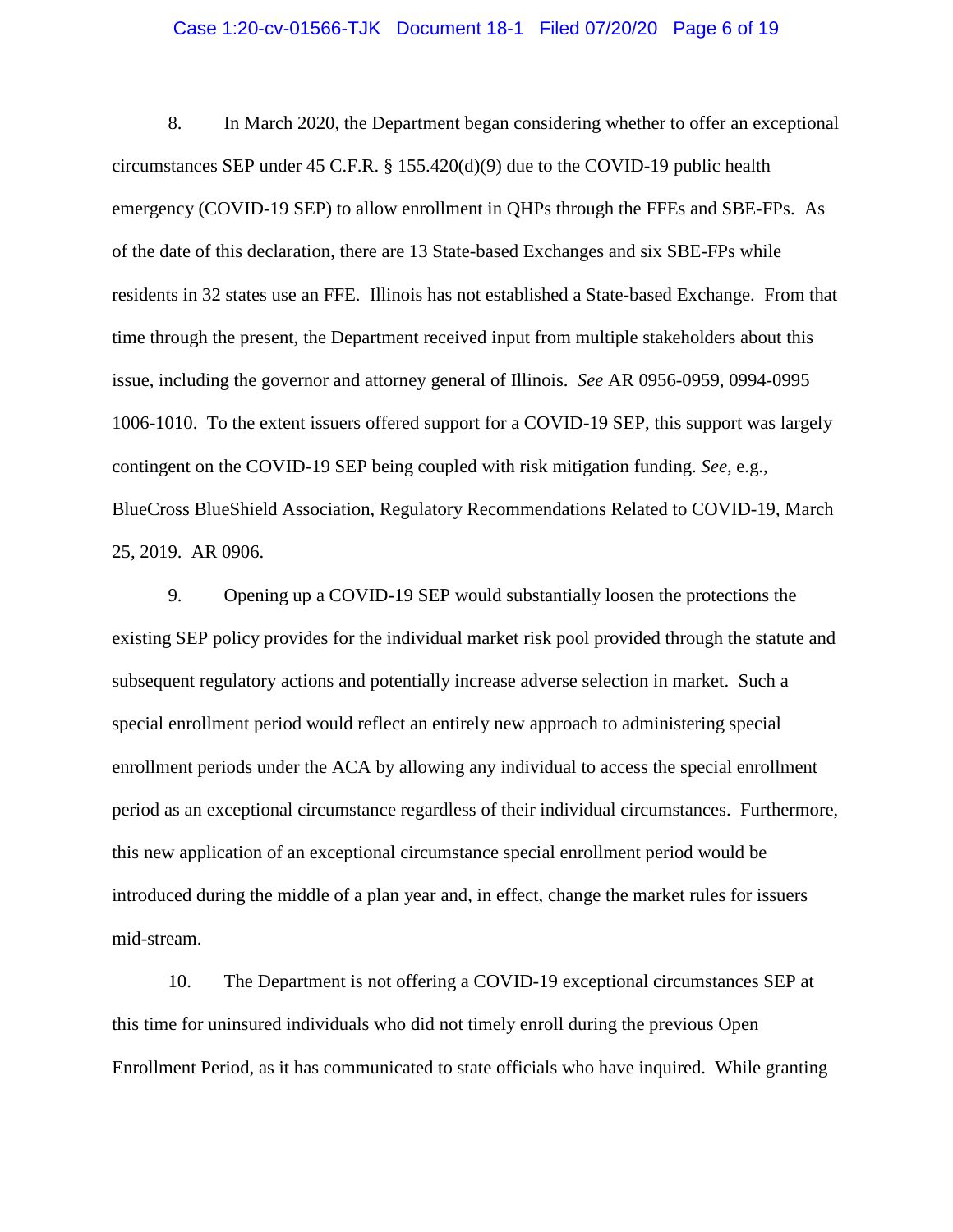#### Case 1:20-cv-01566-TJK Document 18-1 Filed 07/20/20 Page 7 of 19

an SEP related to a public health event such as COVID-19 would be in tension with ordinary insurance principles and would increase adverse selection risk, HHS has not foreclosed exercising its discretion to open an SEP in response to COVID-19, and HHS continues to consider whether to offer a COVID-19 SEP in the future.

11. Other existing SEPs remain available to permit individuals to sign up for health care coverage when they, for example, have lost their job-related minimum essential coverage (MEC) or experienced another qualifying life event. *See* 45 C.F.R. § 155.420(d). During the COVID-19 public health emergency, these special enrollment periods have permitted large numbers of people to purchase health insurance. *See* AR 0575-0588. The Department also recently issued guidance regarding an exceptional circumstances SEP that is already available for individuals seeking coverage through an Exchange using the HealthCare.gov platform who were prevented from enrolling in Exchange coverage during another SEP or during an open enrollment period (OEP) by an event that the Federal Emergency Management Agency (FEMA) declared a national emergency or major disaster ("FEMA SEP"). In the guidance, the Department clarified that the FEMA SEP is available for individuals who were prevented from enrolling in coverage through an Exchange using the HealthCare.gov platform during an otherwise available special enrollment period by the impacts of the COVID-19 public health emergency. *See* CMS, *Marketplace coverage & Coronavirus*, *available at* 

https://www.healthcare.gov/coronavirus (last visited July 20, 2020) ("If you qualified for a Special Enrollment Period but missed the deadline due to COVID-19 (like if you were sick with COVID-19 or were caring for someone who was sick with COVID-19), you may be eligible for another Special Enrollment Period). FEMA has recognized COVID-19 as a national emergency and major disaster in every state, territory, and the District of Columbia. *See* FEMA, *Disaster*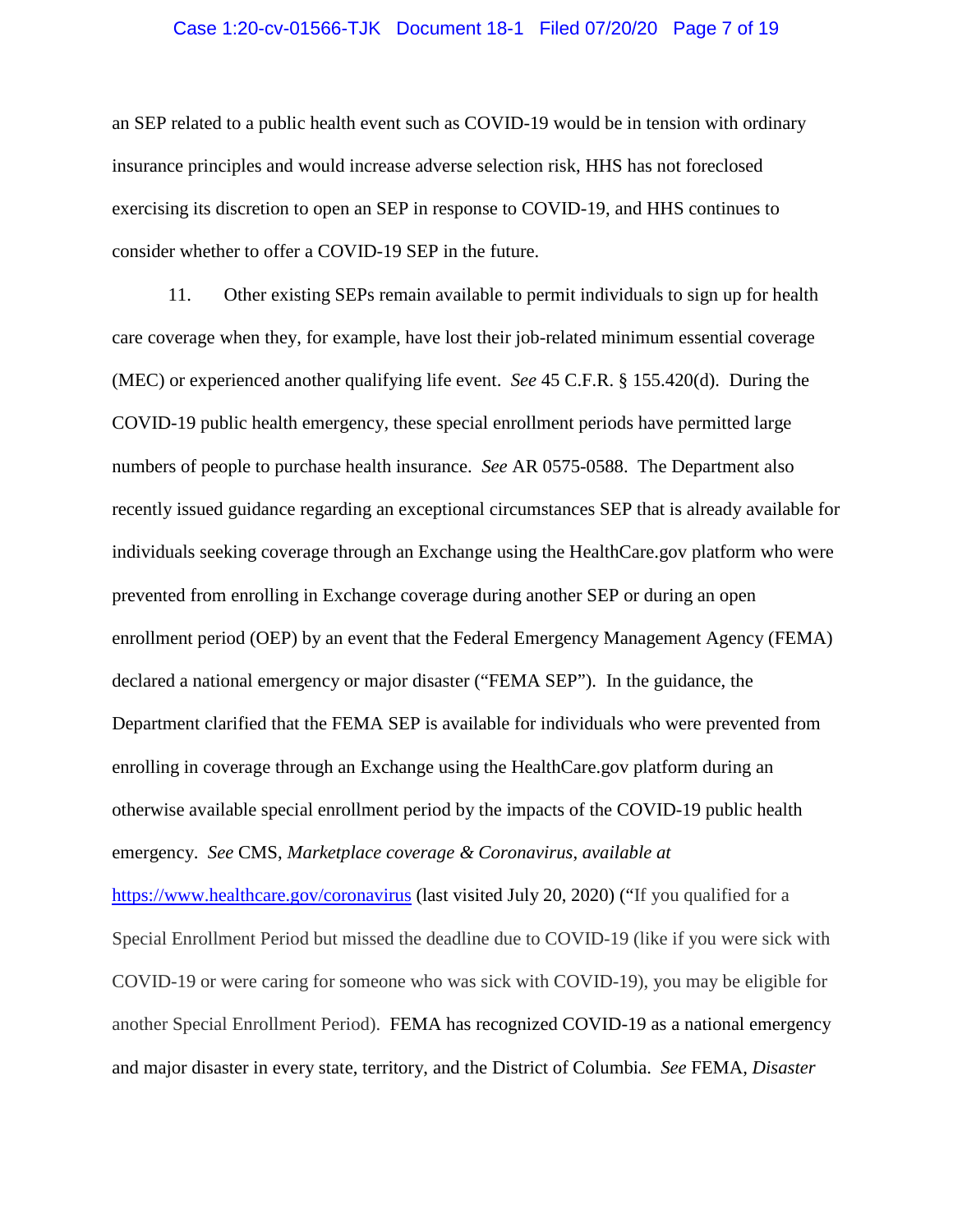#### Case 1:20-cv-01566-TJK Document 18-1 Filed 07/20/20 Page 8 of 19

*Declarations by Year*, 2020, *available at* https://www.fema.gov/disasters/year/2020 (last visited July 20, 2020). Furthermore, the Department has updated the HealthCare.gov website with this guidance to make it easier for certain individuals to access the FEMA SEP and to help consumers find important information on how best to access other available SEP opportunities. *See* CMS, *Marketplace coverage & Coronavirus*, *available at* 

https://www.healthcare.gov/coronavirus (last visited July 20, 2020). The FEMA SEP allows individuals to request retroactive coverage back to the date that would have applied if the individual had selected a plan during their original missed enrollment opportunity. *See* 45 C.F.R. 155.420(b)(2)(iii); AR 0516. To accommodate operational issues presented by the COVID-19 public health emergency, the Department also temporarily suspended its verification program under which applicants for SEPs – including the FEMA SEP – may be required to provide documentation supporting their eligibility for an SEP, which also helped to expedite consumers' enrollment through SEPs.*See* AR 0582. Even though the temporary suspension of the SEP verification program was lifted on July 16, 2020, applicants for the FEMA SEP are only required to attest that they meet the eligibility requirements for the FEMA SEP, which a caseworker will evaluate. *See* AR 0515, 0518.

12. HHS also is offering direct reimbursements to health care providers who have conducted COVID-19 testing or provided treatment to uninsured individuals with COVID-19. In the Families First Coronavirus Response Act (FFCRA), Congress appropriated \$1 billion to the Department's Public Health and Social Services Emergency Fund to reimburse providers for COVID-19 testing of uninsured individuals. *See* Pub. L. No. 116-12, 134 Stat. 177, 182 (Mar. 18, 2020). The Paycheck Protection Program and Health Care Enhancement Act (PPP Act) added an additional \$1 billion designated to cover the costs of COVID-19 testing of the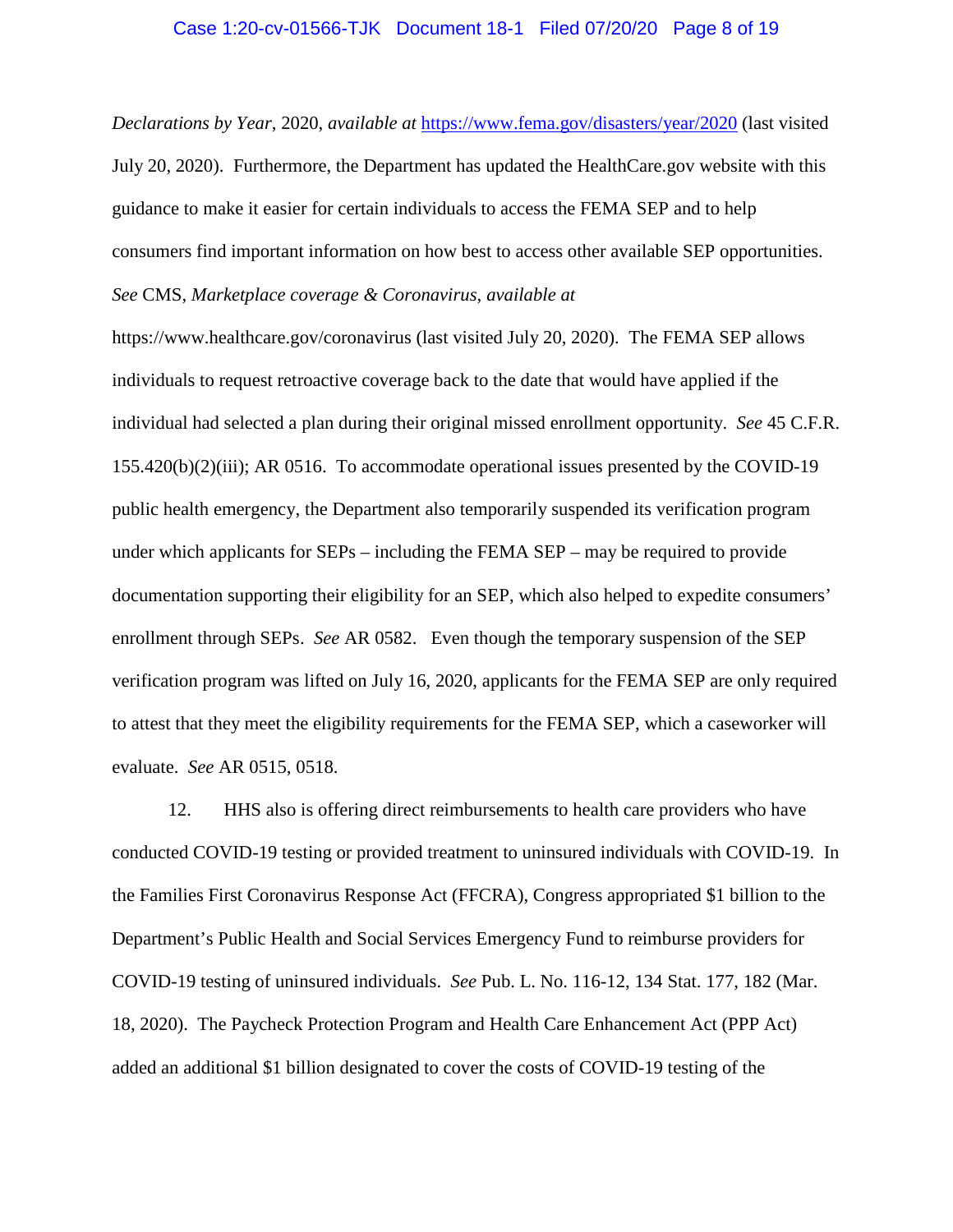#### Case 1:20-cv-01566-TJK Document 18-1 Filed 07/20/20 Page 9 of 19

uninsured. *See* Pub. L. No. 116-139, 134 Stat. 620, 622-23 (Apr. 24, 2020). The Coronavirus Aid, Relief, and Economic Security Act (CARES Act) provided \$100 billion for COVID-19 related healthcare expenses and provider lost revenue that are not eligible for reimbursement from other sources; the PPP Act added an additional \$75 billion. *See* Pub. L. No: 116-136, 134 Stat. 281, 563 (Mar. 27, 2020); *see* PPP Act, 134 Stat. at 622-23. HHS chose to allocate a portion of this funding to cover the claims of healthcare providers who administered COVID-19 treatment to uninsured individuals. *See* CARES Act, 134 Stat. at 563. Through a portal, health care providers can request claims reimbursement electronically and receive reimbursement for testing uninsured individuals for COVID-19 and treating uninsured individuals with a COVID-19 diagnosis. This functionality helps to ensure that providers are timely compensated for testing and treating uninsured individuals for COVID-19, which helps to ensure the continued availability of COVID-19 testing and treatment to the uninsured.

13. In light of these and other factors, it is my understanding that the Administration currently believes that granting a broad special enrollment period to all uninsured individuals is not an appropriate remedy for dealing with the problem of uncompensated COVID-19-related healthcare costs for the uninsured. Such a broad special enrollment period would significantly increase the risk of adverse selection and could be particularly problematic where it required issuers to provide retroactive coverage. This would allow and may encourage individuals in this group who had large medical expenses (whether related to COVID-19 or not) during the period of retroactive coverage to sign up for insurance and pass on those expenses to the single risk pool. In addition to posing current financial risks to issuers and market stability, this also poses a risk of increasing future health insurance costs for consumers, as issuers could significantly increase premiums for the next coverage year or withdraw from some insurance markets, thereby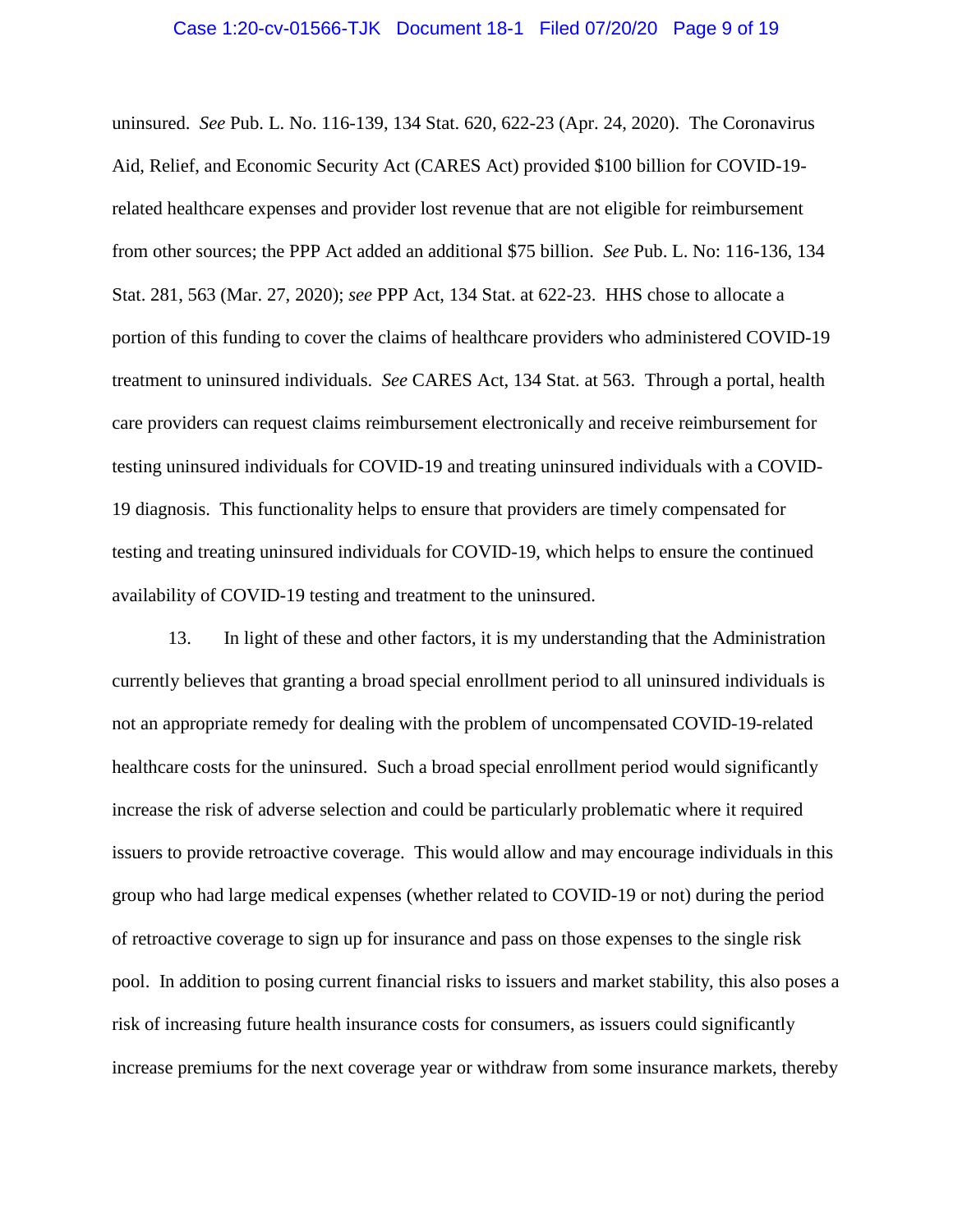#### Case 1:20-cv-01566-TJK Document 18-1 Filed 07/20/20 Page 10 of 19

decreasing competition, increasing prices, and lowering the quality of insurance coverage for consumers. Given that COVID-19 presents a national health emergency, a COVID-19 SEP also could have caused significant increases in administrative costs connected with the increased enrollment activity, as well as significant logistical challenges, because the FFE's call centers and customer service representatives, as well as FFE enrollment assisters such as Navigators and Certified Application Counselors, were in the midst of converting to telework platforms as a result of the COVID-19 public health emergency.

14. Unlike a COVID-19 SEP, currently available SEPs offer many people who have lost coverage due to the COVID-19 public health emergency the opportunity to maintain continuous enrollment in coverage without causing an unforeseeable and substantial increase in adverse selection risk. And, again unlike a COVID-19 SEP, directly compensating providers for uncompensated COVID-19-related care targets aid directly at those who have provably suffered from COVID-19 (or, in the case of testing, those who are seeking to determine if they are suffering from COVID-19) and the costs of care to treat that suffering.

15. Given the availability of other SEPs and reimbursement options, the significant adverse selection risk presented by a COVID-19 SEP, and the related negative impacts on the individual market risk pool and market stability, it is my understanding the Administration determined that current information does not establish that a COVID-19 SEP is warranted at this time. That conclusion could change in the future, depending, for example, on the availability of reimbursement funds, overall costs, and whether there is data suggesting that the COVID-19 public health emergency has impeded consumers' ability to enroll in individual market coverage.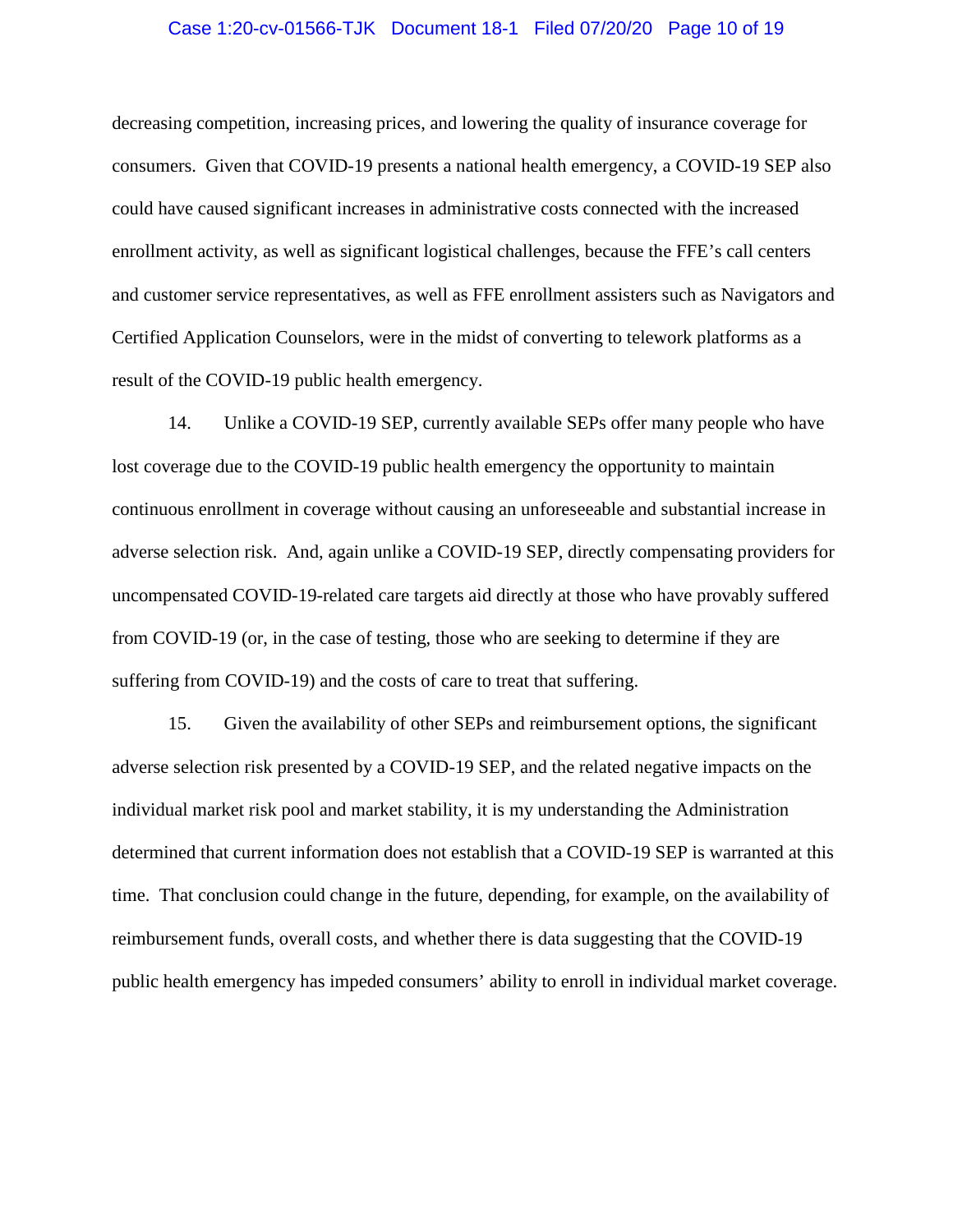16. To the best of my knowledge, the documents listed in the index accompanying this declaration constitute a true and accurate copy of materials that the Department has considered in evaluating whether to establish a COVID-19 SEP.

I declare under penalty of perjury that the foregoing is true and correct to the best of my knowledge and belief.

Executed this 20th day of July, 2020, in Arlington, Virginia.

Randolph W. Pate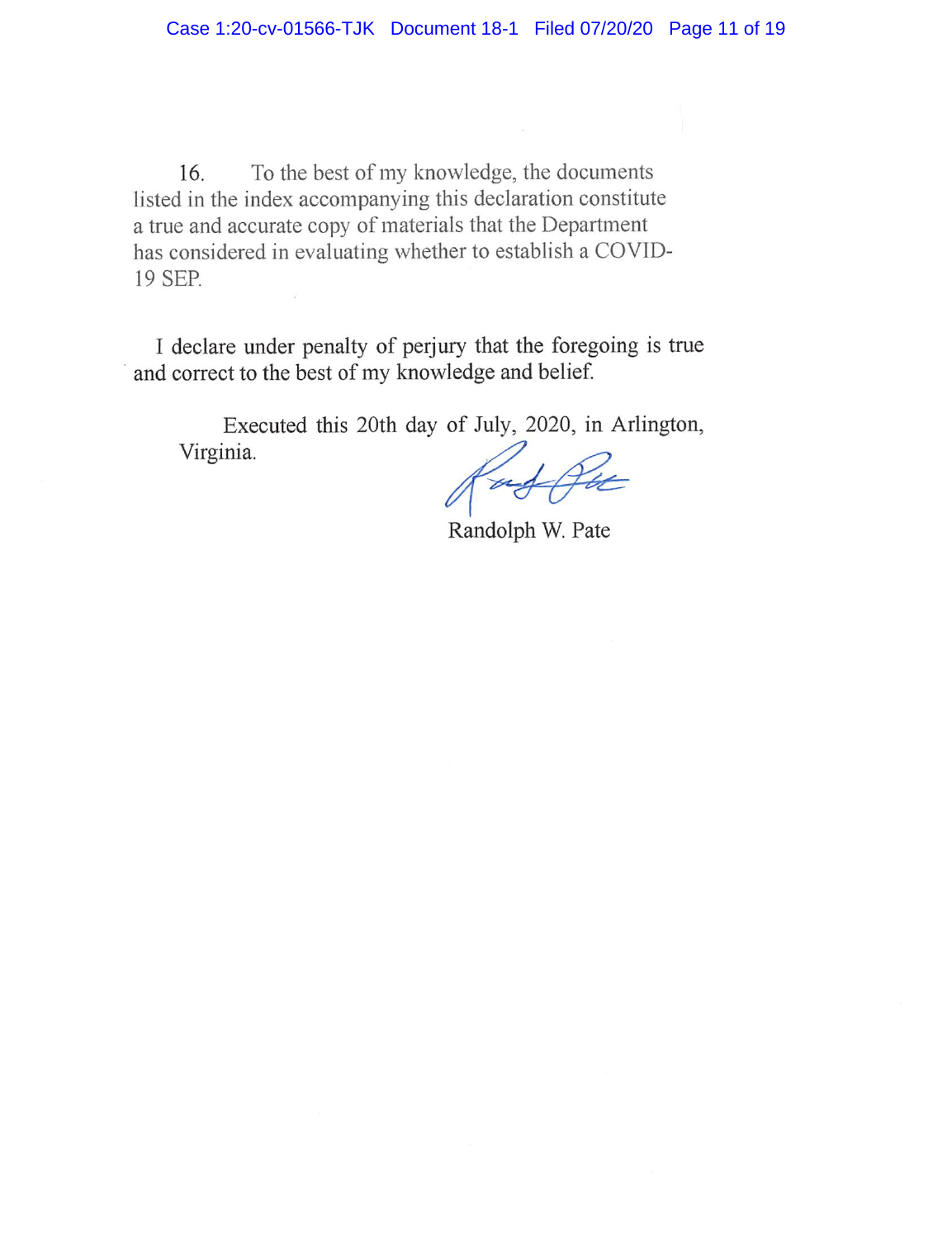| <b>Bates</b><br><b>Number</b> | <b>Description</b>                                                                                                                                                                                                                                                                             |
|-------------------------------|------------------------------------------------------------------------------------------------------------------------------------------------------------------------------------------------------------------------------------------------------------------------------------------------|
| I.                            | <b>Federal Register Documents and Agency Guidance and Publications</b>                                                                                                                                                                                                                         |
| $0001 -$                      | Patient Protection and Affordable Care Act; Establishment of Exchanges and Qualified                                                                                                                                                                                                           |
| 0120                          | Health Plans, Proposed Rule, 76 Fed. Reg. 41,866 (July 15, 2011)                                                                                                                                                                                                                               |
| $0121 -$                      | Patient Protection and Affordable Care Act; Establishment of Exchange and Qualified                                                                                                                                                                                                            |
| 0419                          | Health Plans, Final Rule and Interim Final Rule, 77 Fed. Reg. 18,310 (Mar. 27, 2012)                                                                                                                                                                                                           |
| 0420-                         | Patient Protection and Affordable Care Act; Market Stabilization, Final Rule, 82 Fed. Reg.                                                                                                                                                                                                     |
| 0480                          | 18,346 (Apr. 18, 2017)                                                                                                                                                                                                                                                                         |
| $0481 -$                      | CMS Manual, Federally-facilitated Exchange (FFEs) and Federally-facilitated Small                                                                                                                                                                                                              |
| 0514                          | Business Health Options Program (FF-SHOP) Enrollment Manual Excerpts (July 2019)                                                                                                                                                                                                               |
| $0515 -$<br>0519              | Memo from Deputy Administrator/Director Randy Pate, Centers for Medicare & Medicaid<br>Services, Center for Consumer Information and Insurance Oversight, to All Federally-<br>facilitated Exchange (FFE) Qualified Health Plan (QHP) and Stand-alone Dental Plan<br>Issuers (Aug. $9, 2018$ ) |
| 0520-<br>0524                 | HealthCare.gov, Special Enrollment Period (July 13, 2020)                                                                                                                                                                                                                                      |
| $0525 -$<br>0528              | Federal Emergency Management Agency, President Donald J. Trump Directs FEMA<br>Support Under Emergency Declaration for COVID-19, Release Number: HQ-20-017<br>(Mar. 13, 2020)                                                                                                                  |
| 0529-                         | U.S. Department of Health and Human Services Press Release, HHS Announces Additional                                                                                                                                                                                                           |
| 0532                          | Allocations of CARES Act Provider Relief Fund (Apr. 22, 2020)                                                                                                                                                                                                                                  |
| 0533-                         | U.S. Department of Health and Human Services Press Release, HHS Launches COVID-19                                                                                                                                                                                                              |
| 0534                          | Uninsured Program Portal (Apr. 27, 2020)                                                                                                                                                                                                                                                       |
| $0535 -$<br>0542              | Centers for Medicare & Medicaid Services, Trump Administration Issues Second Round of<br>Sweeping Changes to Support U.S. Healthcare System During COVID-19 Pandemic (Apr.<br>30, 2020)                                                                                                        |
| $0543 -$<br>0545              | CMS News Alert (May 19, 2020)                                                                                                                                                                                                                                                                  |
| 0546-                         | Centers for Medicare & Medicaid Services, FAQs on Essential Health Benefit Coverage                                                                                                                                                                                                            |
| 0547                          | and the coronavirus (Mar. 12, 2020)                                                                                                                                                                                                                                                            |
| 0548-                         | Centers for Medicare & Medicaid Services, Information Related to COVID-19 Individual                                                                                                                                                                                                           |
| 0549                          | and Small Group Market Insurance Coverage (Mar. 5, 2020)                                                                                                                                                                                                                                       |
| 0550-                         | Centers for Medicare & Medicaid Services, Current Emergencies - Coronavirus 2019                                                                                                                                                                                                               |
| 0557                          | (accessed July 13, 2020)                                                                                                                                                                                                                                                                       |
| 0558-<br>0562                 | HealthCare.gov, Marketplace Coverage & Coronavirus (accessed July 10, 2020)                                                                                                                                                                                                                    |
| $0563 -$<br>0564              | HealthCare.gov, Affordable Coverage (accessed July 14, 2020)                                                                                                                                                                                                                                   |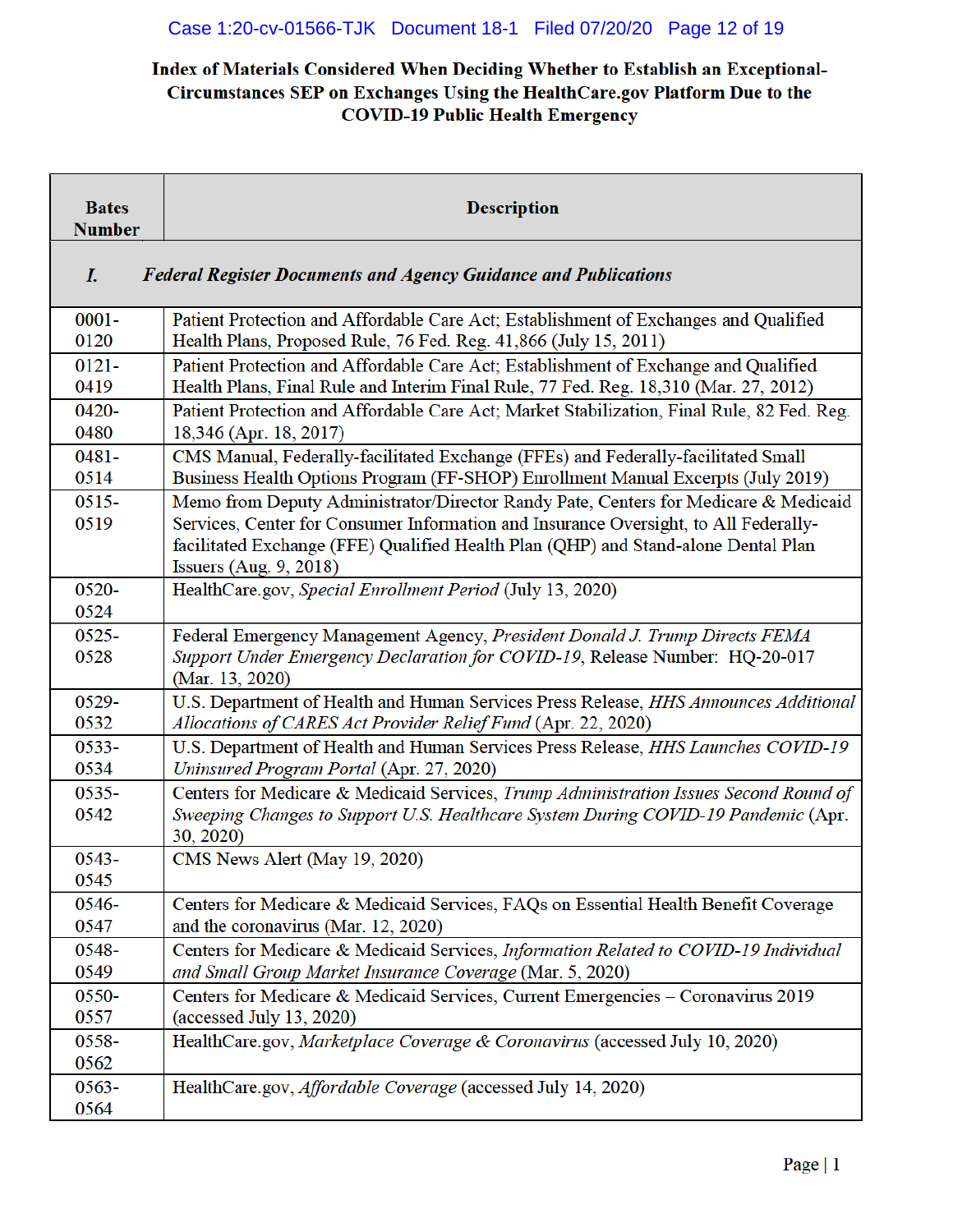### Case 1:20-cv-01566-TJK Document 18-1 Filed 07/20/20 Page 13 of 19

| $0565 -$<br>0567 | HealthCare.gov, COBRA coverage and the Marketplace (accessed July 14, 2020)                                                                                  |
|------------------|--------------------------------------------------------------------------------------------------------------------------------------------------------------|
| 0568-            | HealthCare.gov, How to change, update, or cancel your Marketplace plan (accessed July                                                                        |
| 0570             | 14, 2020)                                                                                                                                                    |
| $0571 -$         | HealthCare.gov, The Marketplace in your state (accessed July 13, 2020)                                                                                       |
| 0574             |                                                                                                                                                              |
| П.               | <b>SEP-Related and Other Relevant Data</b>                                                                                                                   |
| $0575 -$<br>0576 | Centers for Medicare & Medicaid Services, CMS Issues Special Trends Report on Health<br>Insurance Exchange Enrollment Data During COVID-19 (June 25, 2020)   |
| $0577 -$         | Centers for Medicare & Medicaid Services, Center for Consumer Information and                                                                                |
| 0581             | Insurance Oversight, Special Trends Report: Enrollment Data and Coverage Options for<br>Consumers During the COVID-19 Public Health Emergency (June 2020)    |
| 0582-            | CMS Report for House Oversight Committee, Consumers in States Using the Federal                                                                              |
| 0588             | Exchange Platform Who Gained Coverage Through A Special Enrollment Period End of<br>Open Enrollment Period through May, Plan Years 2017-2020 (June 25, 2020) |
| 0589-            | Congressional Budget Office, Federal Subsidies for Health Insurance Coverage for People                                                                      |
| 0630             | Under Age 65: 2019 to 2029 (May 2019)                                                                                                                        |
| $0631 -$         | U.S. Bureau of Labor Statistics, FAQs: The impact of the coronavirus (COVID-19)                                                                              |
| 0644             | pandemic on The Employment Situation for April 2020 (May 8, 2020)                                                                                            |
| 0645-            | White House Council of Economic Advisers, April's Job Losses Show Many Workers Are                                                                           |
| 0648             | Still Connected to Their Employers (May 8, 2020)                                                                                                             |
| 0649-<br>0690    | U.S. Bureau of Labor Statistics, The Employment Situation -May 2020 (June 5, 2020)                                                                           |
| 0691-            | Chart: State vs. FFE SEPs (May 20, 2020)                                                                                                                     |
| 0692             |                                                                                                                                                              |
| Ш.               | <b>Public Correspondence and Input</b>                                                                                                                       |
| 0693-            | Jason Matheny et al., Financial Effects of an Influenza Pandemic on US Hospitals (2007)                                                                      |
| 0698             |                                                                                                                                                              |
| 0699-            | Sabina Braithwaite et al., Microsimulation of Financial Impact of Demand Surge on                                                                            |
| 0716             | Hospitals: The H1N1 Influenza Pandemic of Fall 2009 (Apr. 2013)                                                                                              |
| $0717 -$         | Kendal Orgera, and Anthony Damico, The Coverage Gap: Uninsured Poor Adults in States                                                                         |
| 0725             | that Do Not Expand Medicaid by Rachel Garfield (Jan. 14, 2020)                                                                                               |

| $0726 -$ | DC Health Benefit Exchange Authority, DC Health Link to Offer Even More Opportunities |
|----------|---------------------------------------------------------------------------------------|
| 0729     | for Residents to Get Covered (Feb. 11, 2020)                                          |
| $0730 -$ | Washington Health Benefit Exchange, Washington Healthplanfinder Announces Special     |
| 0733     | Enrollment Period in Response to Growing Coronavirus Outbreak (Mar. 10, 2020)         |
| $0734 -$ | Massachusetts Health Connector, Massachusetts Health Connector offers extended        |
| 0739     | enrollment for uninsured individuals to ease coronavirus fears (with Administrative   |
|          | Information Bulletin 02-20) (Mar. 11, 2020)                                           |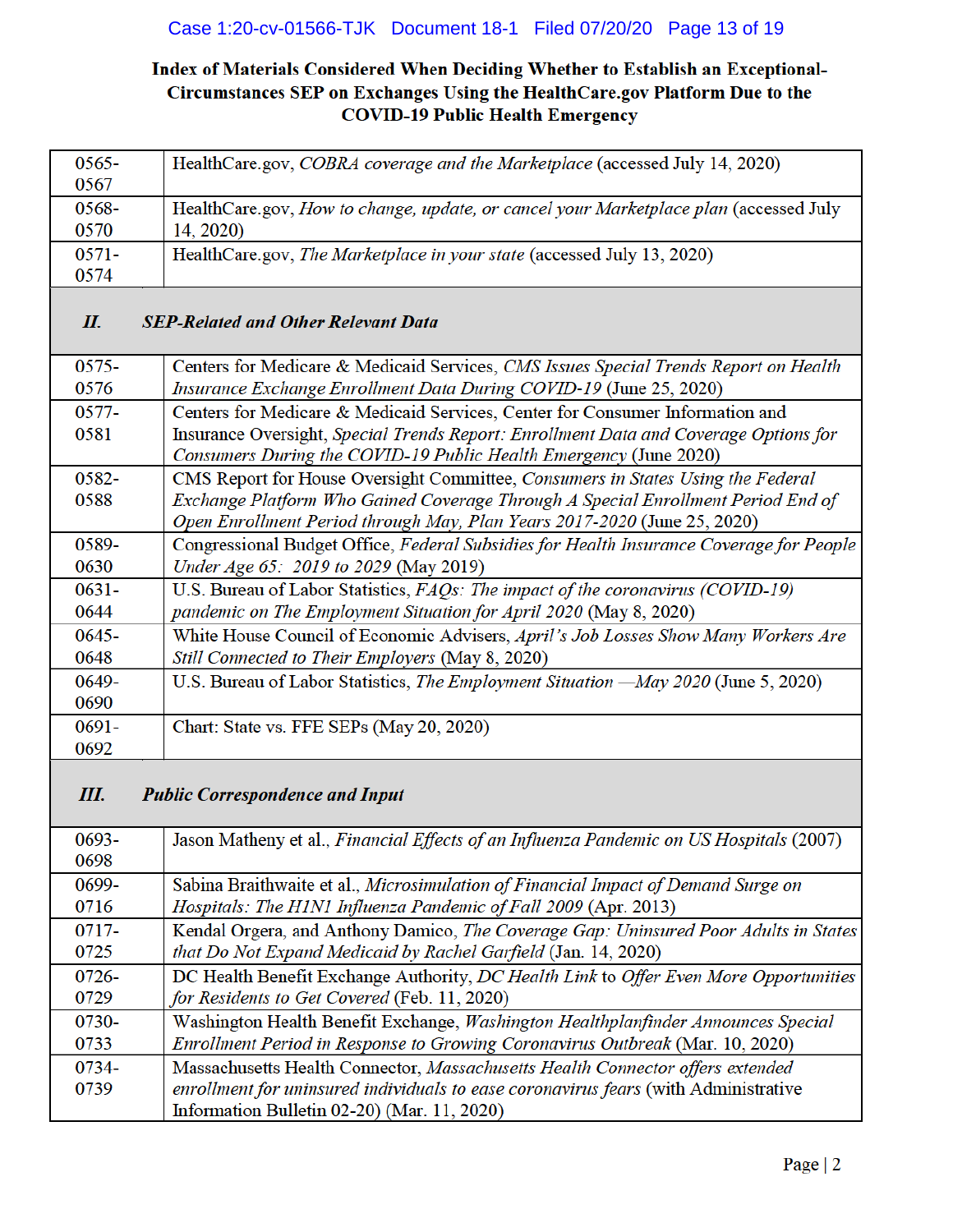| 0740-    | AHIP Tracking State Activities on the Coronavirus (Mar. 12, 2020)                                           |
|----------|-------------------------------------------------------------------------------------------------------------|
| 0748     |                                                                                                             |
| 0749     | Email to Secretary Alex M. Azar II and Assistant Secretary Lance Robertson, U.S.                            |
|          | Department of Health and Human Services (Mar. 12, 2020)                                                     |
| 0750-    | Howard P. Forman et al., Health Affairs Blog, Health Care Priorities for a COVID-19                         |
| 0759     | Stimulus Bill: Recommendations to the Administration, Congress, and Other Federal, State                    |
|          | and Local Leaders from Public Health, Medical, Policy and Legal Experts (Mar. 12, 2020)                     |
| 0760-    | Press Release, Whitmer Administration Expands Telemedicine, Urges President Trump to                        |
| 0762     | Permit ACA Special Enrollment Period During COVID-19 (Mar. 12, 2020)                                        |
| 0763-    | Letter from U.S. Senators Reed, Stabenow, et al. to Secretary Alex M. Azar II, U.S.                         |
| 0766     | Department of Health and Human Services, & Administrator Seema Verma, Centers for                           |
|          | Medicaid & Medicare Services (Mar. 12, 2020)                                                                |
| $0767 -$ | Letter from Congressman Lloyd Doggett to Secretary Alex M. Azar II, U.S. Department of                      |
| 0770     | Health and Human Services (Mar. 13, 2020)                                                                   |
| $0771 -$ | Media Release, Maryland Health Exchange, Special Enrollment Opens Next Week During                          |
| 0772     | Maryland's Coronavirus State of Emergency (Mar. 13, 2020)                                                   |
| 0773-    | Mary Ellen McIntire & Lauren Clason, Roll Call, States reopen insurance enrollment as                       |
| 0777     | coronavirus spreads (Mar. 13, 2020)                                                                         |
| 0778-    | Media Release, Washington Health Benefit Exchange, Special Enrollment Period (Mar.                          |
| 0782     | 13, 2020)                                                                                                   |
| 0783-    | Media Release, HealthSource RI, Special Enrollment due to COVID-19 (Mar. 13, 2020)                          |
| 0787     |                                                                                                             |
| 0788     | Letter from Jeffrey Bustamante, CEO, beWellnm, New Mexico's Health Insurance                                |
|          | Exchange, to Centers for Medicaid & Medicare Services, Department of Health and                             |
|          | Human Services (Mar. 15, 2020)                                                                              |
| 0789-    | Press Release, Governor Murphy Requests Federal Government Re-Open Affordable Care                          |
| 0790     | Act Enrollment in New Jersey in Response to COVID-19 (Mar. 15, 2020)                                        |
| 0791-    | Letter from N.J. Governor Philip D. Murphy to Secretary Alex M. Azar II, U.S.                               |
| 0792     | Department of Health and Human Services, & Administrator Seema Verma, Centers for                           |
|          | Medicaid & Medicare Services (Mar. 15, 2020)                                                                |
| 0793-    | Email with COVID-19 recommendations from BlueCross BlueShield Association and                               |
| 0797     | America's Health Insurance Plans, with attachments (Draft, Assuring Access to Affordable                    |
|          | Coverage in Response to COVID-19; COVID19 Policy Recommendations) (Mar. 16, 2020)                           |
| 0798-    | Letter from Richard J. Pollack, President and CEO, American Hospital Association, to                        |
| 0806     | Secretary Alex M. Azar II, U.S. Department of Health and Human Services, with<br>attachment (Mar. 16, 2020) |
| 0807-    | Email from Gabriel McGlamery, Florida Blue to Kelly O'Brien, CMS/CIIO (Mar. 16,                             |
| 0809     | 2020)                                                                                                       |
| 0810-    | NY State of Health & N.Y. State Department of Financial Services, NY State of Health and                    |
| 0811     | New York State Department of Financial Services Announce Special Enrollment Period for                      |
|          | Uninsured New Yorkers, as Novel Coronavirus Cases Climb (Mar. 16, 2020)                                     |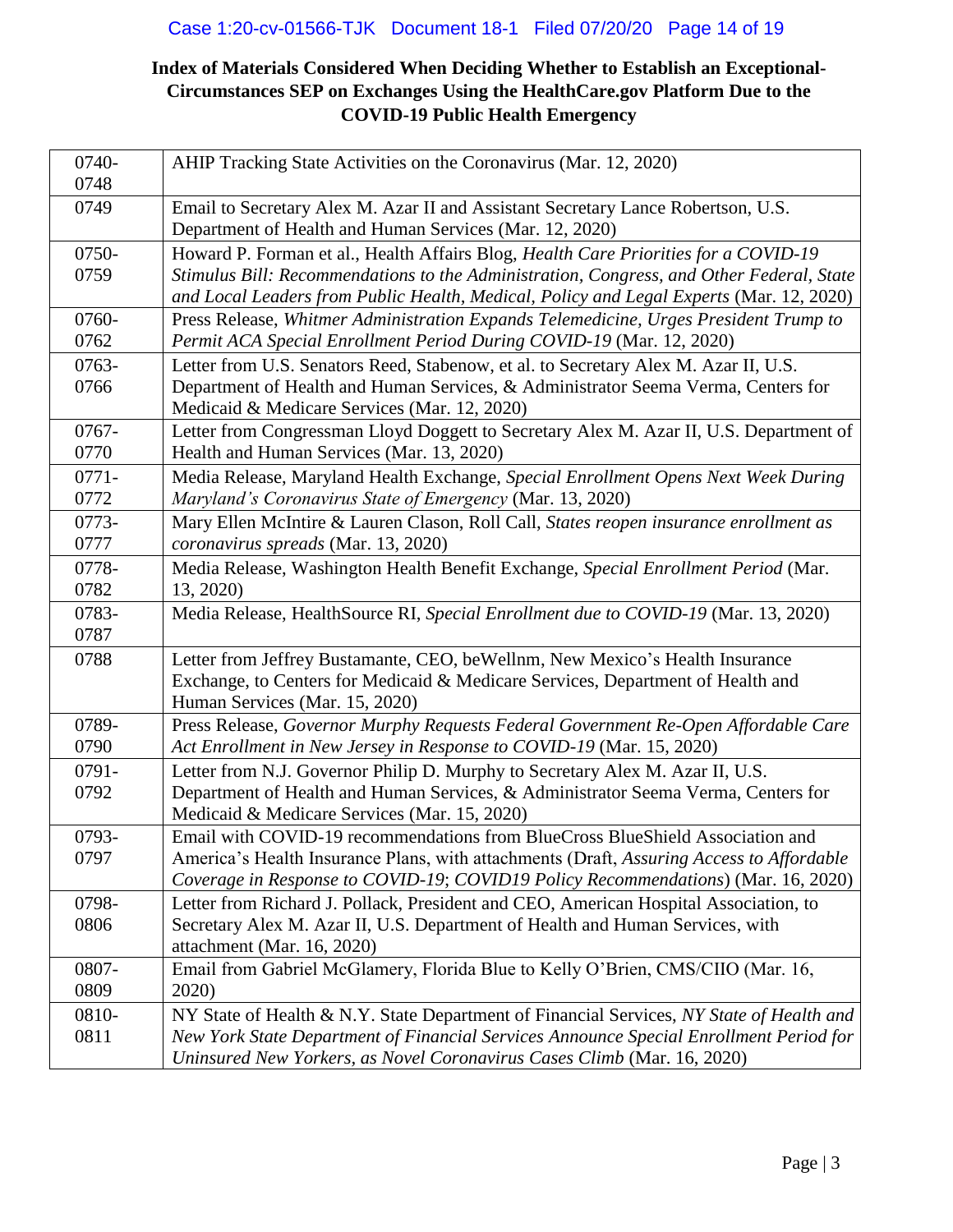| 0812-         | Email from Kelly O'Brien, Centers for Medicare & Medicaid Services, Center for                                                                                              |
|---------------|-----------------------------------------------------------------------------------------------------------------------------------------------------------------------------|
| 0813          | Consumer Information and Insurance Oversight, to J. Gabriel McGlamery, Sr. Health                                                                                           |
|               | Policy Consultant, Florida Blue (Mar. 16, 2020)                                                                                                                             |
| 0814-         | Letter from Pa. Governor Tom Wolf to Secretary Alex M. Azar II, U.S. Department of                                                                                          |
| 0815          | Health and Human Services (Mar. 16, 2020)                                                                                                                                   |
| 0816-         | Nevada Health Link, Silver State Health Insurance Exchange Announces Exceptional                                                                                            |
| 0817          | Circumstance Special Enrollment Period on Nevada Health Link (Mar. 17, 2020)                                                                                                |
| 0818          | Email from Deputy Administrator/Director Randy Pate, Centers for Medicare & Medicaid                                                                                        |
|               | Services, Center for Consumer Information and Insurance Oversight, to Jeanette Thornton,                                                                                    |
|               | Senior Vice President, America's Health Insurance Plans (Mar. 17, 2020)                                                                                                     |
| 0819-         | Access Health CT, Access Health CT Announces A New Special Enrollment Period for                                                                                            |
| 0821          | Uninsured Connecticut Residents (Mar. 18, 2020)                                                                                                                             |
| 0822          | Letter from N.H. Governor Christopher T. Sununu to Secretary Alex M. Azar II, U.S.                                                                                          |
|               | Department of Health and Human Services, & Administrator Seema Verma, Centers for                                                                                           |
|               | Medicare & Medicaid Services (Mar. 18, 2020)                                                                                                                                |
| 0823-         | Email from Gabriel McGlamery, Sr. Health Policy Consultant, Florida Blue to Kelly                                                                                           |
| 0824          | O'Brien, Centers for Medicare & Medicaid Services, Center for Consumer Information and                                                                                      |
|               | Insurance Oversight (Mar. 18, 2020)                                                                                                                                         |
| 0825-         | Letter from Ceci Connolly, President and CEO, Alliance of Community Health Plans, to                                                                                        |
| 0826          | Administrator Seema Verma, Centers for Medicare & Medicaid Services (Mar. 19, 2020)                                                                                         |
| 0827-         | Letter from America's Health Insurance Plans and BlueCross BlueShield Association to                                                                                        |
| 0829          | Senate Majority Leader Mitch McConnell, Senate Democratic Leader Charles Schumer, et                                                                                        |
|               | al. (Mar. 19, 2020)                                                                                                                                                         |
| 0830-         | Press Release, Uninsured Coloradans Can Enroll during a Special Enrollment Period in                                                                                        |
| 0832          | Response to COVID-19 Outbreak (Mar. 19, 2020)                                                                                                                               |
| 0833-         | Email from Elizabeth Goodman, Executive Vice President of Government Affairs and                                                                                            |
| 0835          | Innovation, America's Health Insurance Plans, to Sarah Arbes and Sara Morse, U.S.                                                                                           |
|               | Department of Health and Human Services, Assistant Secretary for Legislation, with                                                                                          |
|               | attachment (Assuring Access to Coverage and Care during the COVID-19 Crisis) (Mar.                                                                                          |
|               | 19, 2020)                                                                                                                                                                   |
| 0836-         | Email from Neil A. Heller, Chief Marketing Officer, Piedmont Community Health Plan, to                                                                                      |
| 0837          | legislative aides for Congressman Ben Cline and U.S. Senators Mark Warner and Tim                                                                                           |
|               | Kaine (Mar. 19, 2020)                                                                                                                                                       |
| 0838-         | Email from Gabriel McGlamery, Sr. Health Policy Consultant, Florida Blue, to Kelly                                                                                          |
| 0840          | O'Brien, Centers for Medicare & Medicaid Services, Center for Consumer Information and<br>Insurance Oversight (Mar. 19, 2020)                                               |
|               |                                                                                                                                                                             |
| 0841-<br>0845 | Covered California & California Department of Health Care Services, California Responds<br>to COVID-19 Emergency by Providing Path to Coverage for Millions of Californians |
|               | (Mar. 20, 2020)                                                                                                                                                             |
| 0846-         | Letter from Lee Umphrey, Board Chair, & Ann Woloson, Executive Director, Consumers                                                                                          |
| 0847          | for Affordable Health Care, to Secretary Alex M. Azar II, U.S. Department of Health and                                                                                     |
|               | Human Services, & Administrator Seema Verma, Centers for Medicare & Medicaid                                                                                                |
|               | Services (Mar. 20, 2020)                                                                                                                                                    |
|               |                                                                                                                                                                             |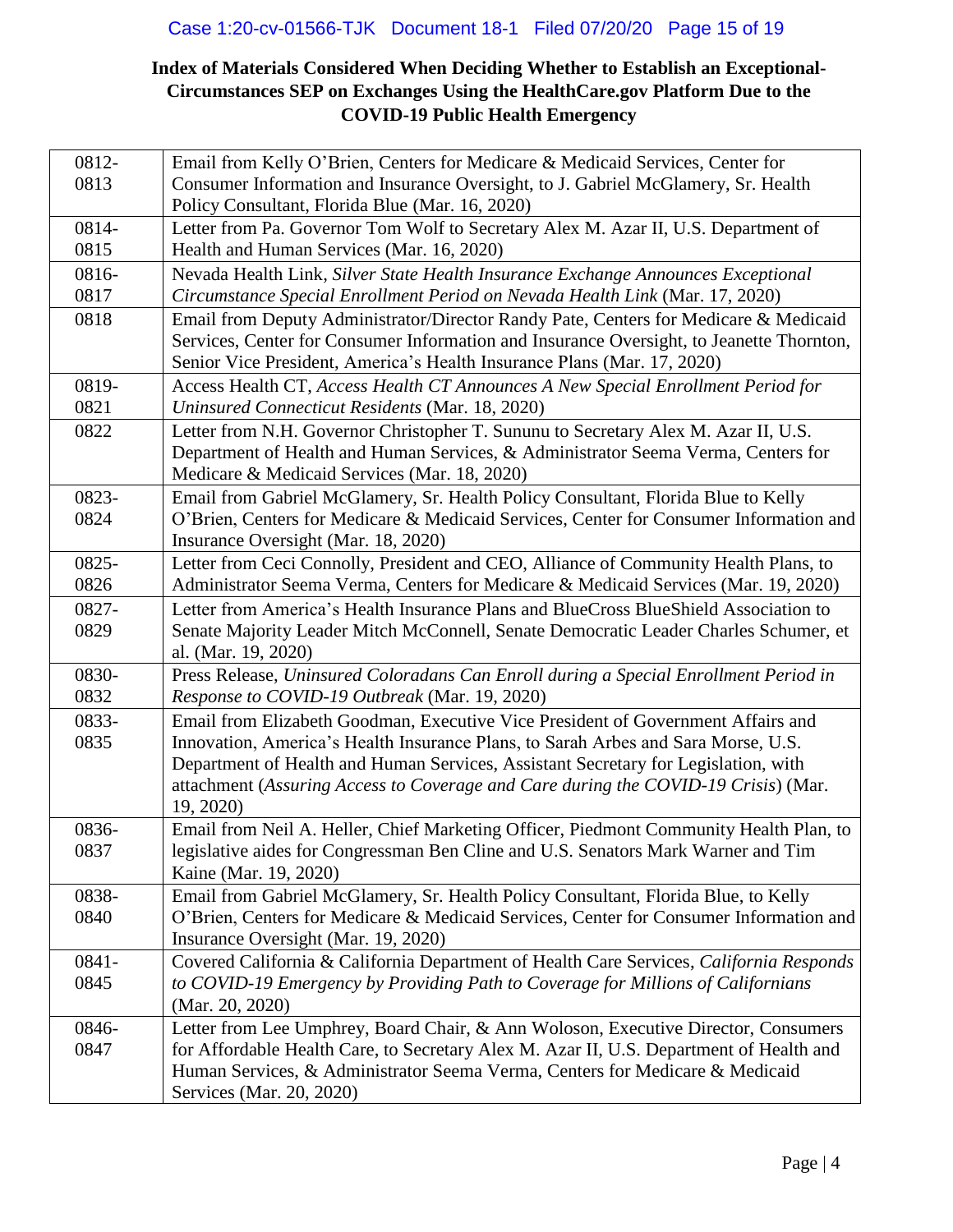| 0848-    | Email from Matthew Eyles, President & CEO, America's Health Insurance Plans, to Jim                                                                |
|----------|----------------------------------------------------------------------------------------------------------------------------------------------------|
| 0854     | Parker, U.S. Department of Health and Human Services, Immediate Office of the                                                                      |
|          | Secretary, with attachment (Administrative Actions to Address COVID-19) (Mar. 20, 2020)                                                            |
| 0855-    | MNsure, MNsure Announces Special Enrollment Period for Uninsured Minnesotans in                                                                    |
| 0858     | Response to Growing COVID-19 Concerns (Mar. 20, 2020)                                                                                              |
| 0859-    | Email re: AHIP and NAIC call notes (Mar. 20, 2020)                                                                                                 |
| 0860     |                                                                                                                                                    |
| $0861 -$ | Letter to Secretary Alex M. Azar II, U.S. Department of Health and Human Services;                                                                 |
| 0868     | Administrator Seema Verma, Centers for Medicare & Medicaid Services; and Vice                                                                      |
|          | President Mike Pence from 1,000 Days et al. (Mar. 20, 2020)                                                                                        |
| 0869-    | Email from Justine Handelman, Senior Vice President, BlueCross BlueShield Association,                                                             |
| 0872     | to Jim Parker, U.S. Department of Health and Human Services, Immediate Office of the                                                               |
|          | Secretary with attachment (Legislative Language: Excess Loss Protection for Plans                                                                  |
|          | Covering COVID-19 testing and treatment) (Mar. 21, 2020)                                                                                           |
| 0873-    | Email from Meg Murray, CEO, Association for Community Affiliated Plans, to Jim                                                                     |
| 0876     | Parker, U.S. Department of Health and Human Services, Immediate Office of the Secretary<br>(Mar. 23, 2020)                                         |
| 0877-    | Letter from David Shaw, Chairman of the Board, be Wellnm, New Mexico's Health                                                                      |
| 0878     | Insurance Exchange, to Vice President Mike Pence (Mar. 23, 2020)                                                                                   |
| 0879     | Letter from Oregon Governor Kate Brown to Secretary Alex M. Azar II, U.S. Department                                                               |
|          | of Health and Human Services, & Administrator Seema Verma, Centers for Medicare &                                                                  |
|          | Medicaid Services (Mar. 23, 2020)                                                                                                                  |
| 0880     | Letter from Congressman Ben Cline to Maria Martino, Director of Congressional Affairs,<br>Centers for Medicare & Medicaid Services (Mar. 23, 2020) |
| 0881-    | Email from Kelly Green, Director of External Affairs, Covered California with attachments                                                          |
| 0894     | (The Potential National Health Cost Impact to Consumers, Employers and Insurers Due to                                                             |
|          | the Coronavirus (COVID-19); Covered California Releases the First National Projection                                                              |
|          | of the Coronavirus (COVID-19) Pandemic's Cost to Millions of Americans With Employer                                                               |
|          | or Individual Insurance Coverage) (Mar. 23, 2020)                                                                                                  |
| 0895-    | DC Health Benefit Exchange Authority, DC Residents Without Health Insurance Can Get                                                                |
| 0896     | Covered Now (Mar. 24, 2020)                                                                                                                        |
| 0897-    | Jon Kingsdale & Jon Gruber, How to Adapt ACA Marketplace to COVID-19 (Mar. 23,                                                                     |
| 0898     | 2020)                                                                                                                                              |
| 0899-    | Letter from Michael A. Slubowski, FACHE, FACMPE, President and CEO, Trinity                                                                        |
| 0900     | Health, to President Donald J. Trump (Mar. 24, 2020)                                                                                               |
| 0901     | Email from Justine Handelman to Jim Parker and Nick Uehlecke, U.S. Department of                                                                   |
|          | Health and Human Services, Immediate Office of the Secretary (Mar. 25, 2020)                                                                       |
| 0902-    | BlueCross BlueShield Association, Regulatory Recommendations Related to COVID-2019                                                                 |
| 0908     | (Mar. 25, 2020)                                                                                                                                    |
| 0909-    | News Release, Governor Ducey Requests Special Health Care Enrollment Period (Mar.                                                                  |
| 0913     | 25, 2020)                                                                                                                                          |
| 0914     | Letter from Az. Governor Douglas Ducey to Secretary Alex M. Azar II, U.S. Department                                                               |
|          | of Health and Human Services (Mar. 25, 2020)                                                                                                       |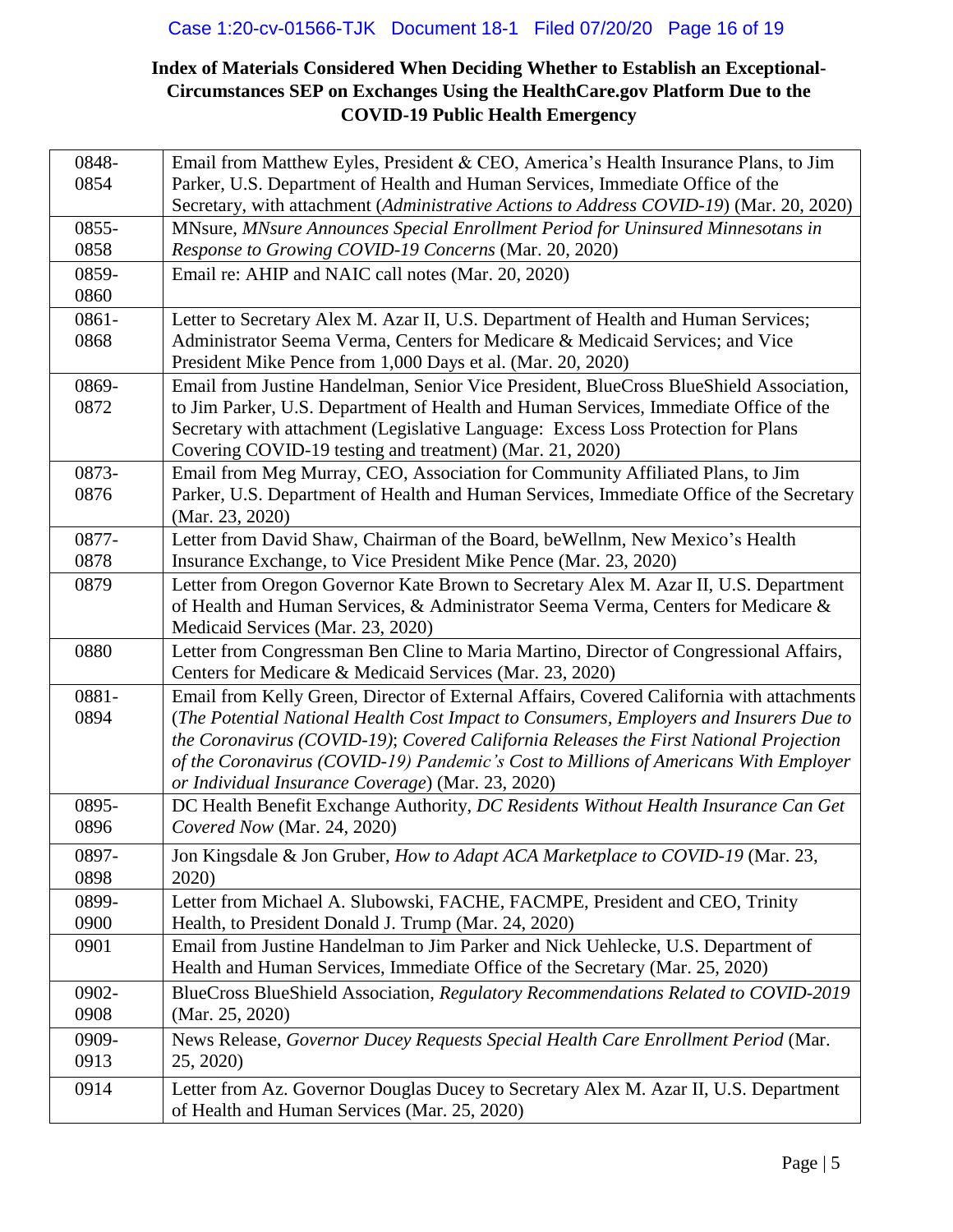| 0915-<br>0916    | Email from Noah Lang, CEO, Stride Health, to Michelle Koltov, Centers for Medicare &<br>Medicaid Services, Center for Consumer Information and Insurance Oversight (Mar. 30,                                                                                                                                                                                                                                                                         |
|------------------|------------------------------------------------------------------------------------------------------------------------------------------------------------------------------------------------------------------------------------------------------------------------------------------------------------------------------------------------------------------------------------------------------------------------------------------------------|
|                  | 2020)                                                                                                                                                                                                                                                                                                                                                                                                                                                |
| 0917-            | Email from Veronica Johnson, CMS/CCIIO to Cable Hogue and Shilpa Gogna (Mar. 30,                                                                                                                                                                                                                                                                                                                                                                     |
| 0920             | 2020)                                                                                                                                                                                                                                                                                                                                                                                                                                                |
| $0921 -$<br>0924 | Email from Ernest Tai to Erin Klug, Mary Boatwright, et al. (Mar. 31, 2020)                                                                                                                                                                                                                                                                                                                                                                          |
| 0925-<br>0929    | Email from Ernest Tai to Colin Hayashida, Gordon I. Ito, et al. (Mar. 31, 2020)                                                                                                                                                                                                                                                                                                                                                                      |
| 0930-<br>0938    | Email from John Kaelin, Centene Corp., to Deputy Administrator/Director Randy Pate,<br>Centers for Medicare & Medicaid Services, Center for Consumer Information and<br>Insurance Oversight, Anand Shukla, et al. with attachments (COVID-19 Special Enrollment<br>Periods Across States; Grace Period Activity across Centene Markets in Response to<br>COVID-19 Emergency; Marketplace, COVID-19: Cause, Effect & Intervention) (Mar. 31,<br>2020) |
| 0939-<br>0940    | Letter from Oregon Congressional Delegation to Secretary Alex M. Azar II, U.S.<br>Department of Health and Human Services, & Administrator Seema Verma, Centers for<br>Medicare & Medicaid Services (Mar. 31, 2020)                                                                                                                                                                                                                                  |
| $0941 -$         | Letter from Maine Legislature to Secretary Alex M. Azar II, U.S. Department of Health                                                                                                                                                                                                                                                                                                                                                                |
| 0942             | and Human Services; Administrator Seema Verma, Centers for Medicare & Medicaid<br>Services (Apr. 1, 2020)                                                                                                                                                                                                                                                                                                                                            |
| 0943             | Media Release via Email from Robin Walker, FGA Praises Trump Administration<br>Decision to Not Re-open ACA Exchanges (Apr. 1, 2020)                                                                                                                                                                                                                                                                                                                  |
| 0944             | Letter from Congresswoman Abby Finkenauer to Secretary Alex M. Azar II, U.S.<br>Department of Health and Human Services (Apr. 1, 2020)                                                                                                                                                                                                                                                                                                               |
| 0945             | Email from Justine Handelman, Senior Vice President, BlueCross BlueShield Association,<br>to Jim Parker, U.S. Department of Health and Human Services, Immediate Office of the<br>Secretary (Apr. 2, 2020)                                                                                                                                                                                                                                           |
| 0946-<br>0947    | Richard J. Pollack, President & CEO, American Hospital Association, AHA Statement on<br>the Use of the CARES Act (Apr. 3, 2020)                                                                                                                                                                                                                                                                                                                      |
| 0948-<br>0951    | Letter from Congresswoman Anna G. Eshoo; Congressman Frank Pallone, Jr.; et al. to<br>Administrator Seema Verma, Centers for Medicare & Medicaid Services (Apr. 3, 2020)                                                                                                                                                                                                                                                                             |
| 0952-            | Letter from Congresswoman Nydia M. Velázquez, Congresswoman Rosa L. DeLauro, et                                                                                                                                                                                                                                                                                                                                                                      |
| 0955             | al. to Secretary Alex M. Azar II, U.S. Department of Health and Human Services, &<br>Administrator Seema Verma, Centers for Medicare & Medicaid Services (Apr. 3, 2020)                                                                                                                                                                                                                                                                              |
| 0956-            | Letter from Cal. Attorney General Xavier Becerra, N.C. Attorney General Josh Stein, et al.                                                                                                                                                                                                                                                                                                                                                           |
| 0959             | to Secretary Alex M. Azar II, U.S. Department of Health and Human Services, &<br>Administrator Seema Verma, Centers for Medicare & Medicaid Services (Apr. 3, 2020)                                                                                                                                                                                                                                                                                  |
| 0960-            | Email re: Compilation of SEP Requests (Apr. 3, 2020)                                                                                                                                                                                                                                                                                                                                                                                                 |
| 0961             |                                                                                                                                                                                                                                                                                                                                                                                                                                                      |
| 0962-<br>0963    | Letter from Congressman Richard E. Neal; Congressman Frank Pallone, Jr.; et al., to Vice<br>President Mike Pence & Secretary Alex M. Azar II, U.S. Department of Health and Human<br>Services (Apr. 3, 2020)                                                                                                                                                                                                                                         |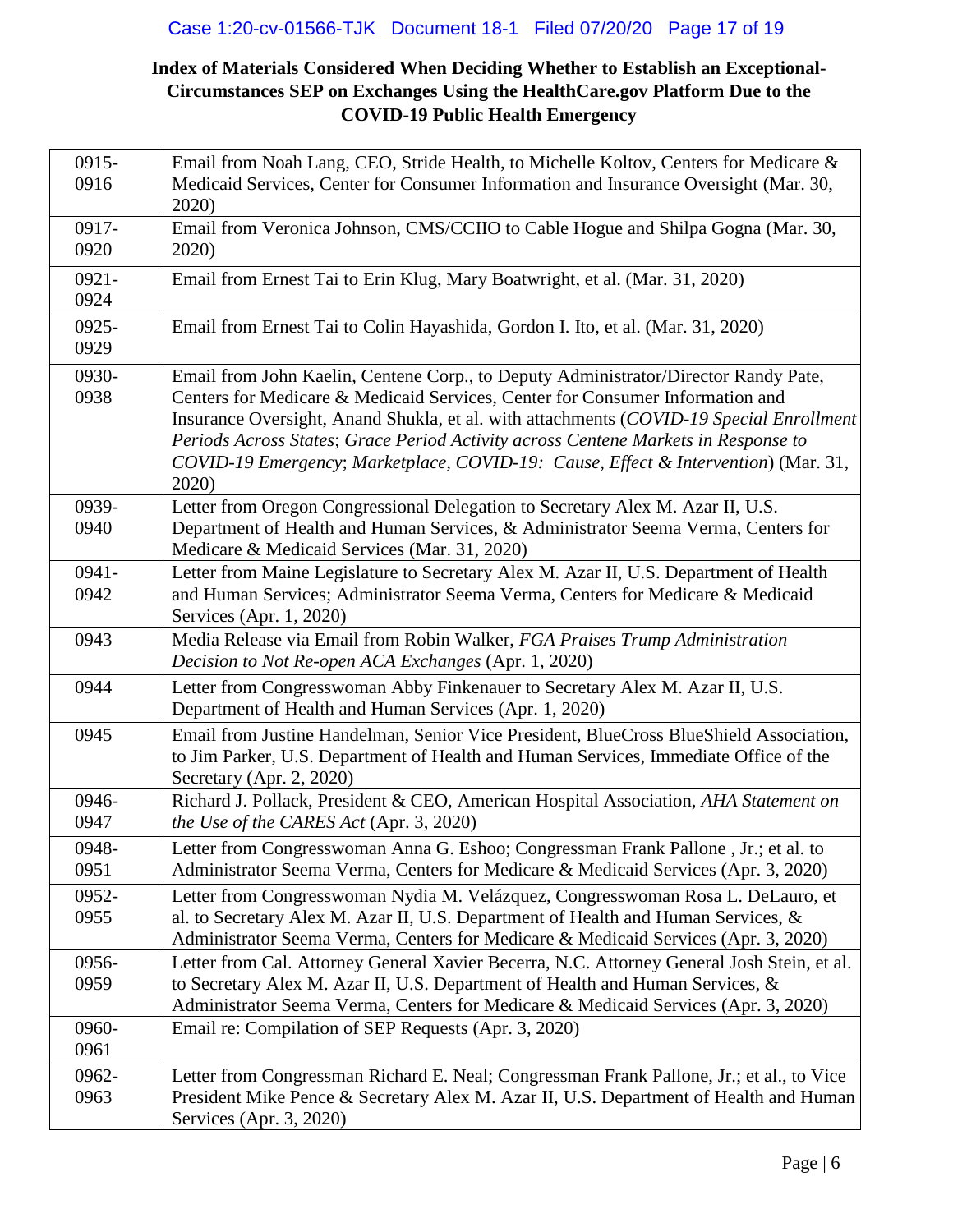| 0964-<br>0974 | Letter from Richard J. Pollack, President and CEO, American Hospital Association, to<br>Secretary Alex M. Azar II, U.S. Department of Health and Human Services, with                                                                |
|---------------|--------------------------------------------------------------------------------------------------------------------------------------------------------------------------------------------------------------------------------------|
|               | attachment (Apr. 6, 2020)                                                                                                                                                                                                            |
| 0975-         | Letter from U.S. Senators Sherrod Brown, Michael Bennet, et al. to Vice President Mike                                                                                                                                               |
| 0976          | Pence & Secretary Alex M. Azar II, U.S. Department of Health and Human Services (Apr.<br>7, 2020)                                                                                                                                    |
| 0977-<br>0978 | Letter from U.S. Senators Christopher S. Murphy, Tammy Baldwin, et al. to Secretary<br>Alex M. Azar II, U.S. Department of Health and Human Services (Apr. 7, 2020)                                                                  |
| 0979-<br>0980 | Letter from Protect Our Care IL, AIDS Foundation of Chicago, et al. to Administrator<br>Seema Verma, Centers for Medicare & Medicaid Services (Apr. 8, 2020)                                                                         |
| 0981-<br>0985 | Letter from AFSCME, Aging Life Care Association, et al. to Secretary Alex M. Azar II,<br>U.S. Department of Health and Human Services (Apr. 9, 2020)                                                                                 |
| 0986-<br>0989 | Mercer, Poll Results, Furloughs, Lay-offs, and Health Benefit Decisions (Apr. 9, 2020)                                                                                                                                               |
| 0990-<br>0993 | Email from Ceci Connolly to Administrator Seema Verma, Centers for Medicare &<br>Medicaid Services (Apr. 10, 2020)                                                                                                                   |
| 0994-<br>0995 | Letter from Mi. Governor Gretchen Whitmer, Del. Governor John Carney, et al. to<br>Secretary Alex M. Azar II, U.S. Department of Health and Human Services, &<br>Administrator Seema Verma, Centers for Medicare & Medicaid Services |
| 0996-         | House Ways and Means Committee, Democratic Health Leaders Call on Trump                                                                                                                                                              |
| 0998          | Administration to Help Millions Affected by COVID-19 Access Health Coverage (Apr. 13,<br>2020)                                                                                                                                       |
| 0999-         | Letter from Congressman Richard E. Neal; Congressman Frank Pallone, Jr.; et al. to                                                                                                                                                   |
| 1001          | Secretary Alex M. Azar II, U.S. Department of Health and Human Services; Steven T.<br>Mnuchin, Secretary, U.S. Department of the Treasury; & Secretary Eugene Scalia, U.S.<br>Department of Labor (Apr. 13, 2020)                    |
| $1002 -$      | Letter from U.S. Senators Charles E. Schumer, Patty Murray, & Ron Wyden to Secretary                                                                                                                                                 |
| 1003          | Alex M. Azar II, U.S. Department of Health and Human Services (Apr. 13, 2020)                                                                                                                                                        |
| 1004-         | Email from Cal. Deputy Attorney General Neli Palma to Alex M. Azar II, U. S.                                                                                                                                                         |
| 1005          | Department of Health and Human Services, & Administrator Seema Verma, Centers for<br>Medicare & Medicaid Services (Apr. 14, 2020)                                                                                                    |
| 1006-         | Letter from Cal. Attorney General Xavier Becerra, Mich. Attorney General Dana Nessel, et                                                                                                                                             |
| 1010          | al. to Secretary Alex M. Azar II, U.S. Department of Health and Human Services, &<br>Administrator Seema Verma, Centers for Medicare & Medicaid Services (Apr. 14, 2020)                                                             |
| $1011 -$      | Email from Kelly Green, Director of External Affairs, Covered California with attachments                                                                                                                                            |
| 1026          | (Covered California Enrolls Tens of Thousands as Impacts of COVID-19 Pandemic Hits<br>California Households; Special Enrollment 2020 Social Media Toolkit External Affairs)<br>(Apr. 14, 2020)                                       |
| 1027-         | Letter from U.S. Senators Ron Wyden, Debbie Stabenow, et al. to Secretary Alex M. Azar                                                                                                                                               |
| 1029          | II, U.S. Department of Health and Human Services (Apr. 15, 2020)                                                                                                                                                                     |
| 1030-<br>1034 | Letter from Margaret A. Murray, CEO, Association for Community Affiliated Plans to<br>Administrator Seema Verma, Centers for Medicare & Medicaid Services, & Deputy                                                                  |